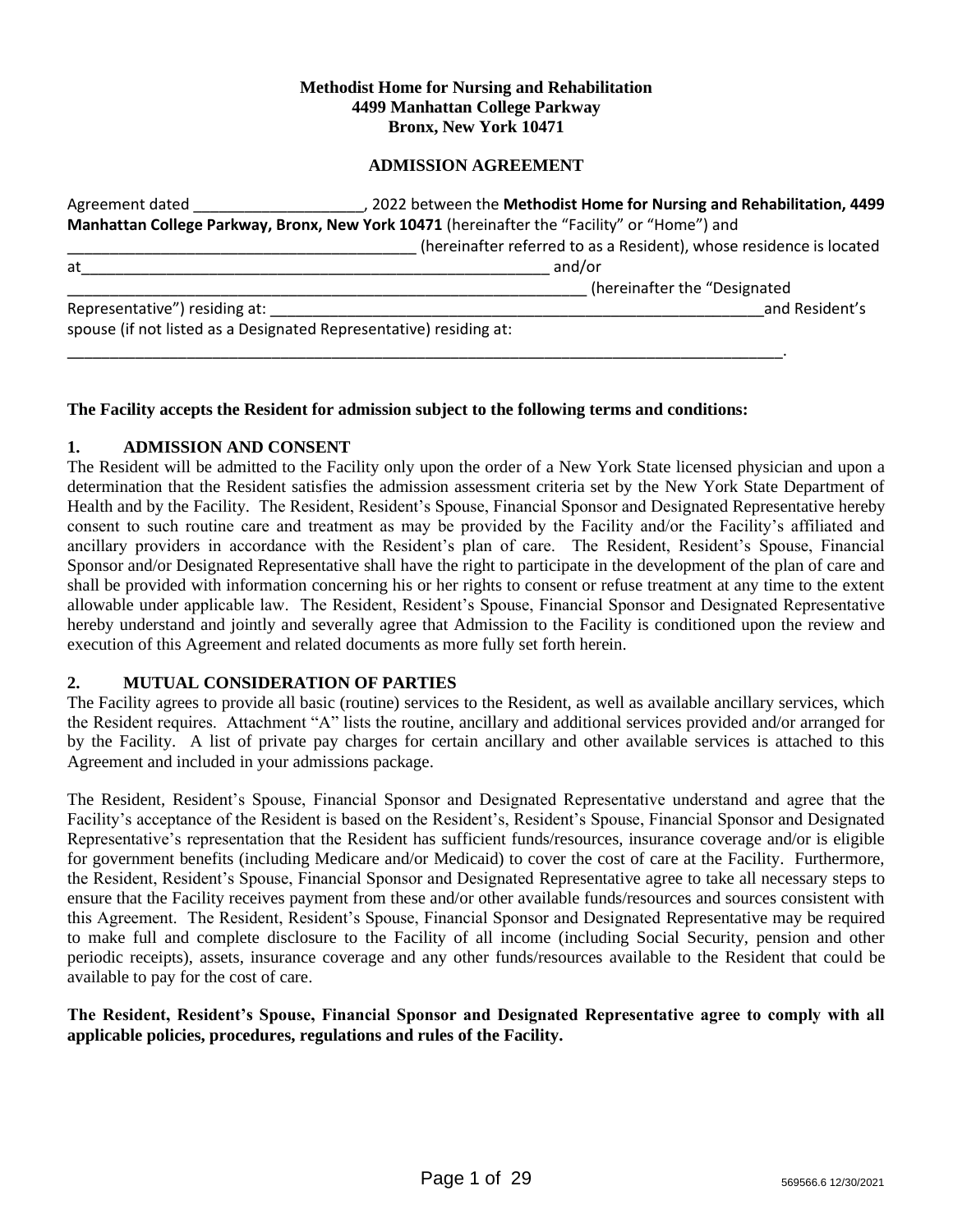# **3. ANTICIPATED SERVICES**

It is anticipated that the Resident will initially require the following level of care (should the Resident's condition and level of care need change, such change will be noted in the Resident's medical record):

□ Post-Acute Care/Short-Term Rehabilitative Services:

Methodist Home for Nursing and Rehabilitation defines post-acute care as goal oriented, comprehensive, inpatient care designed for an individual who has an acute illness, injury, or exacerbation of a disease process. It is generally rendered at the Facility immediately after, or instead of, acute hospitalization. Post-Acute care lasts for a limited time or until a condition is stabilized or a predetermined treatment course is completed.

**Long Term Care:** 

Other: \_\_\_\_\_\_\_\_\_\_\_\_\_\_\_\_\_\_\_\_\_\_\_\_\_\_\_\_\_\_\_\_\_\_\_\_\_\_\_\_\_\_\_\_\_\_\_\_\_\_\_\_\_\_\_\_\_\_\_\_\_\_\_\_\_\_\_

 $\Box$  Medicare Part A may provide and is generally limited to coverage of up to the first 100 days of care in a skilled nursing facility (SNF): the first 20 days of covered services are fully paid for; and the next 80 days (days 21 through 100), of the covered services are paid for by Medicare subject to a daily coinsurance amount for which the Resident is responsible. The Resident is responsible for payment to the Facility of any co-insurance and/or deductible obligations under the Medicare Part A program unless Resident has approved Medicaid coverage. For beneficiaries in skilled nursing facilities the daily Medicare Part A co-insurance amount for days 21 through 100 of extended care services in a benefit period is currently **\$194.50 PER DAY**. When Resident's Medicare Part A coverage expires, unless Resident has approved Medicaid coverage, Resident will be responsible for payment of the **Facility's private pay basic daily rate**.

Please sign here: X

## **Admissions for Post-Acute Services/Short-Term Rehabilitative Services:**

Residents admitted for post-acute care services are admitted with the expectation that, unless continued placement in the Facility is medically appropriate, they will be discharged once post-acute services are no longer required. It is the mutual objective of the Resident and the Facility that the Resident returns to his/her home or a less restrictive setting, if appropriate. Residents and their Designated Representatives agree to facilitate discharge as soon as medically appropriate, and hereby represent and agree that they will work with the Facility staff to secure an appropriate and timely discharge.

**NOTE: In the event Resident is admitted for Post-Acute services and subsequently, by virtue of his or her health condition, requires long term care placement, an intra-facility room change or transfer to a more appropriate setting may be necessary. Any such room change shall be carried out in accordance with applicable law and the Facility's policies and procedures. The obligations and responsibilities of the Resident, Resident's Spouse, Financial Sponsor and Designated Representative as set forth in this Admission Agreement and any documents referred to herein shall apply regardless of the anticipated services, the initial level of care or any change in the initial or any subsequent level of care.** 

# **4. FINANCIAL ARRANGEMENTS**

## Obligation of Resident and Designated Representative

The Resident, Resident's Spouse, Financial Sponsor and Designated Representative shall pay the Facility on a private pay basis, and/or with private insurance, and/or by means of a third party government payor, such as Medicare or Medicaid. A Resident's obligation to guarantee payment is personal and limited to the extent of his/her finances, and, where consistent with applicable laws, rules and regulations, to the extent of his/her spouse's income and resources as well. The Designated Representative is responsible to provide payment from the Resident's income and resources to the extent he/she has access to such income and resources without the Designated Representative incurring personal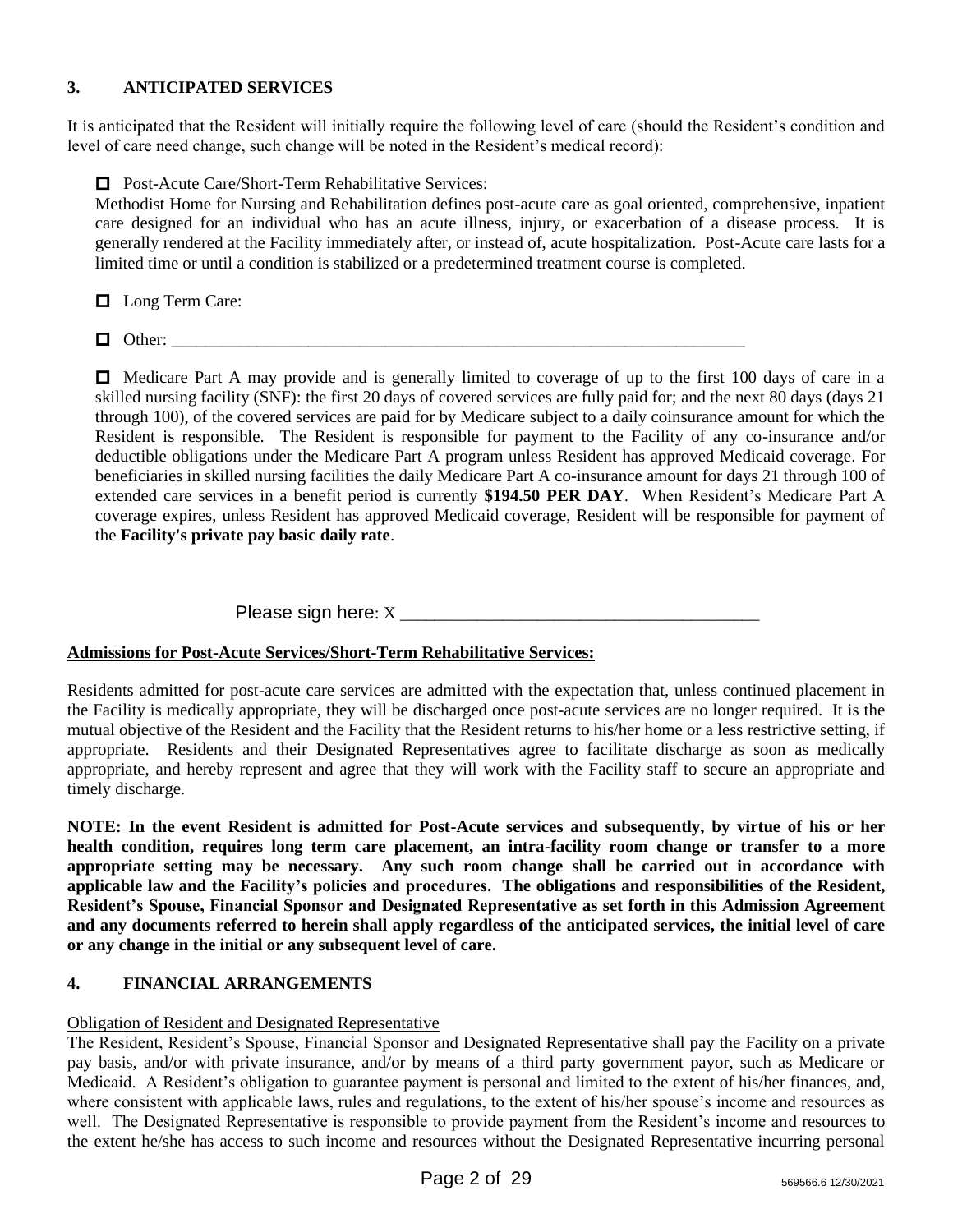financial liability. The Resident, Resident's Spouse, Financial Sponsor and Designated Representative jointly and severally agree to provide payment from the Resident's income, assets, funds and resources for any portion or all of the applicable private pay room and board rate and the ancillary charges incurred for services not covered by third party payors. Payment to the Facility shall be made on a monthly basis, as billed. The Designated Representative is the person signing this Agreement who agrees to be responsible to assist the Resident in meeting his or her obligations under this Agreement. The Designated Representative agrees to make all reasonable efforts to assist the Facility in meeting the Resident's responsibility to obtain payment for care in the Facility. The Designated Representative does agree to use his or her personal resources if he or she breaches his or her obligations, duties or responsibilities arising out of or in connection with this Agreement, or fails to comply with the provisions of this Agreement, including but not limited to, e.g., the obligation to provide truthful information and to assist the Resident in the use of his/her income, assets, funds and resources to be applied toward the cost of care and to duly and timely apply for, pursue, maintain and renew government benefits for the Resident (to include Medicaid nursing home care coverage and benefits). If the Designated Representative is the spouse, parent, legal guardian, agent or attorney-in-fact of the Resident, such Designated Representative may also be required to use his or her resources for the Resident's necessities solely to the extent that such Designated Representative is obligated to do so under the laws of the State of New York.

If the Resident has no third party coverage, or if the Resident remains in the Facility after any such coverage terminates because it is deemed no longer "medically necessary", or for any other reason consistent with applicable law, the Resident, Resident's Spouse, Financial Sponsor and Designated Representative jointly and severally agree to provide payment, from the Resident's income, assets, funds and resources, for the private pay room and board rate and the ancillary charges incurred until discharge or until another source of coverage becomes available. The Facility will promptly notify the Resident, Resident's Spouse, Financial Sponsor and/or Designated Representative of a third party payor's discontinuation of payment (coverage).

**NOTE: The execution of this Agreement by the Financial Sponsor/Designated Representative cannot and shall not serve as a third party guarantee of payment in violation of applicable law and regulations. Notwithstanding the foregoing, the Financial Sponsor/Designated Representative will be held personally responsible and liable if his/her actions or omissions have caused, and/or contributed, to non-payment of the Facility's fees. Such actions or omissions include, but are not limited to, the following:**

(i) **failing to utilize the Resident's income, assets, resources and/or funds to pay for the Resident's care at the Facility when the Financial Sponsor/Designated Representative has access to or control over the Resident's income, assets, resources and/or funds including but not limited to by way of Power of Attorney, access to joint accounts and/or the like;**

(ii) **misappropriating or misuse of the Resident's income, assets, resources and/or funds;**

(iii) **failing to duly and timely remit the Resident's social security, pension and/or other income to the Facility, including but not limited to the Resident's monthly contribution or Net Available Monthly Income (NAMI);**

(iv) **failing to duly and timely provide requested information and/or documentation to the Facility or third party payor, such as an insurer or local department of social services (e.g. Medicaid); and/or**

(v) **providing false, misleading or incomplete information and/or documentation, regarding matters including, but not limited to, the Resident's financial resources, citizenship or immigration status, government or other benefits and/or third party insurance coverage.**

**In addition to the foregoing, any failure of the Financial Sponsor/Designated Representative to use the Resident's income, assets, resources and funds in accordance with the Agreement to include the failure to use such for the Resident's care at the Facility will also constitute a breach of this Agreement on the part of the Financial Sponsor/Designated Representative.**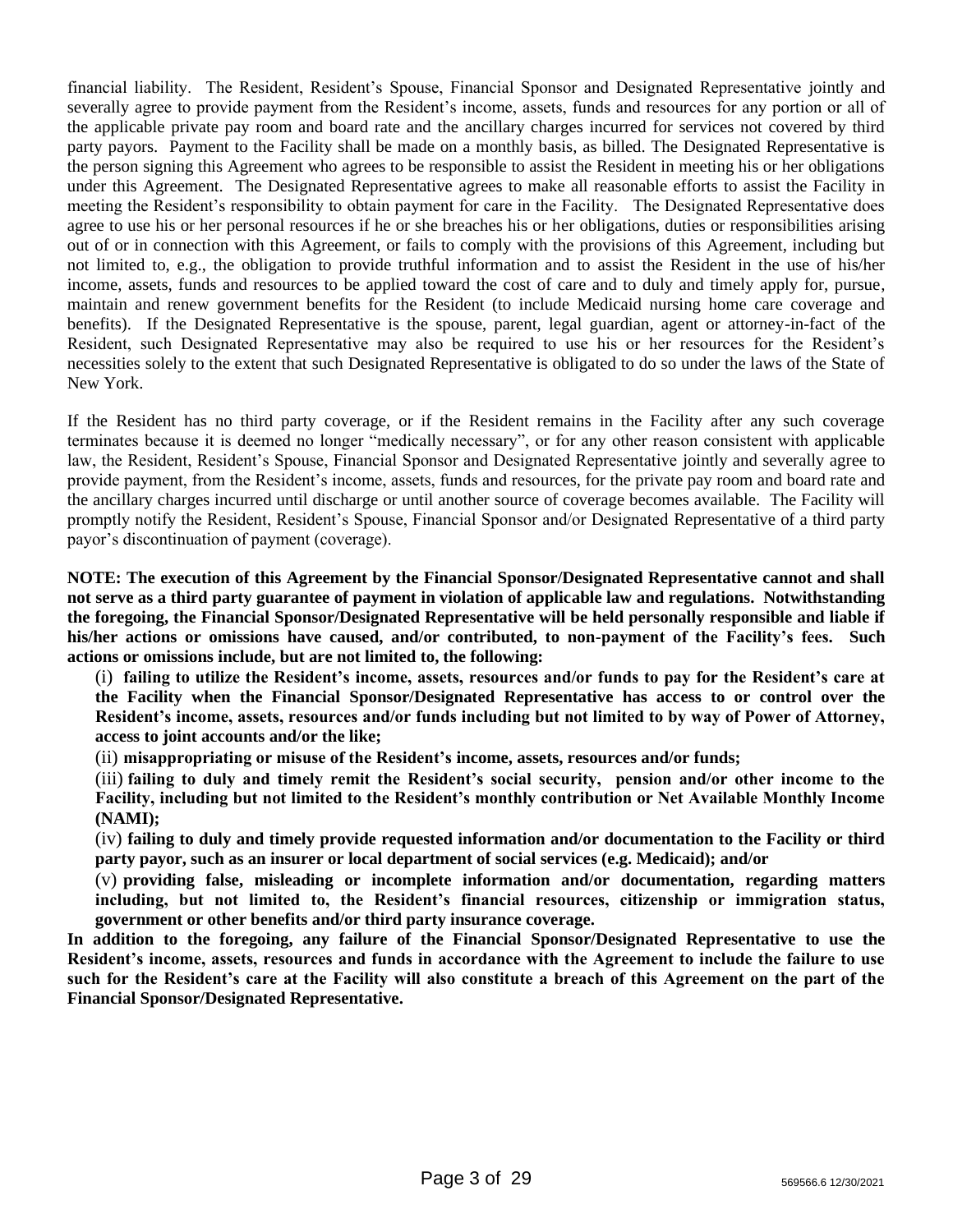#### Anticipated Payor

The Resident, Resident's Spouse, Financial Sponsor and the Designated Representative represents to the Facility that it is anticipated that the cost of the Resident's care will be paid in whole or in part by (check all that apply, including both primary and secondary payors):

|   | Medicare                                                      | Medicaid | $\Box$ Veteran's Administration Benefit                           |  |  |  |  |
|---|---------------------------------------------------------------|----------|-------------------------------------------------------------------|--|--|--|--|
| 0 |                                                               |          |                                                                   |  |  |  |  |
| □ | Other private insurance: (Specify Name of Insurance Company): |          |                                                                   |  |  |  |  |
|   | Private Payment                                               |          | Worker's Compensation Benefits $\Box$ No Fault Insurance Benefits |  |  |  |  |
|   |                                                               |          |                                                                   |  |  |  |  |

## **THE RESIDENT, RESIDENT'S SPOUSE, FINANCIAL SPONSOR AND DESIGNATED REPRESENTATIVE ARE RESPONSIBLE FOR TIMELY ADVISING THE FACILITY OF ANY CHANGE IN THE RESIDENT'S THIRD PARTY PAYOR, i.e., A CHANGE FROM TRADITIONAL MEDICARE TO A MEDICARE HMO, A CHANGE FROM ONE HMO TO ANOTHER, etc.**

**NOTE: The Resident, Resident's Spouse, Financial Sponsor and Designated Representative jointly and severally agree to provide the Facility with all relevant information and documentation regarding all potential third party payors. The Resident, Resident's Spouse, Financial Sponsor and Designated Representative understand that if the anticipated payor does not pay the cost of care, then the Resident, Resident's Spouse, Financial Sponsor and/or Designated Representative will be responsible to pay for the cost of care through the Resident's income, assets, resources and/or funds and/or by duly and timely securing coverage through another third party payor. This provision will be applied consistent with any agreement the Facility may have with a third party payor.**

**The Resident, Resident's Spouse, Financial Sponsor and Designated Representative understand that, although the Facility will be available to assist the Resident, Resident's Spouse, Financial Sponsor and/or Designated Representative to apply for third party coverage, it is the responsibility of the Resident, Resident's Spouse, Financial Sponsor and Designated Representative to duly and timely apply for and meet the requirements of third party payors (including, but not limited to governmental benefits such as Medicaid nursing home care coverage and benefits). A Resident who does not meet the eligibility criteria that govern payment by third party payors will be billed at the Facility's private pay room and board rate.**

**The obligations and responsibilities of the Resident, Resident's Spouse, Financial Sponsor and Designated Representative as set forth in this Admission Agreement and any documents referred to herein shall apply regardless of the anticipated payor(s), payor source(s) or any change in the anticipated payor(s) or payor source(s).** 

 $X \sim$ 

Signature / Date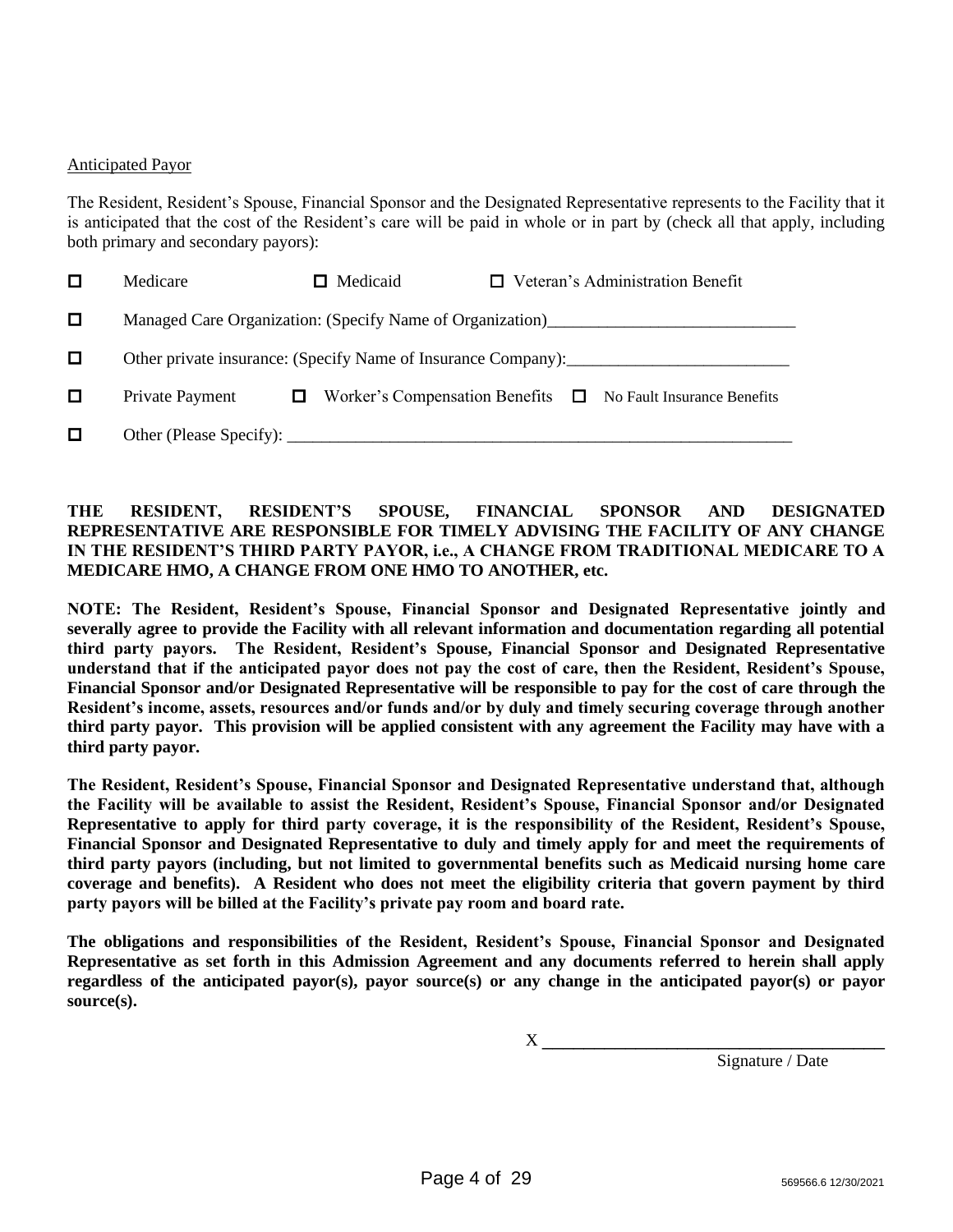## Private Payment

If the Resident is paying privately for the cost of his or her care, and part or all of said payment is not covered by a third party payor, the private room rate for room and board is currently **\$**480.60 per day, **also referred to as the Facility's private pay or daily basic rate**. Rehabilitation services and ancillary services are provided for an additional charge and will be billed to the Resident according to the Facility's and/or the provider of services charge schedules. Ancillary services include but are not limited to, urinary care supplies, trach and ostomy supplies, surgical supplies, parenteral and enteral feeding supplies, and pharmacy supplies. Rehabilitation services include physical, occupational, and speech and language therapy. However, rates of payment to the Facility may differ for individuals with additional sources of payment such as Medicare, Medicaid and third party insurance. A copy of the Facility charge schedule for rehabilitation and ancillary services is available upon request. Payment must be made to the Facility by the first (1st) day of the month following receipt of the bill by the Resident, Resident's Spouse, Financial Sponsor and/or Designated Representative. The private pay or daily basic rate to include the private pay room and board rate and additional service charges are subject to increase upon sixty (60) days' written notice to, as applicable, the Resident, Resident's Spouse, Financial Sponsor and/or Designated Representative.

## Private Pay Billing Policy

The Facility bills private pay individuals for the private pay or daily basic rate to include the private pay room and board charges on a one month advance basis. Bills for rehabilitation and ancillary charges are generated in the month following the month the services were rendered. All bills are generated by the twentieth (20th) of the month and cover the next month of room and board charges and the previous month's rehabilitation and ancillary charges. All payments are due upon receipt of the bill by the Resident, Resident's Spouse, Financial Sponsor and/or Designated Representative.

#### Security Deposits

Unless otherwise noted prior to admission and/or restricted by law, the Facility requires a security deposit in cash or certified check for each Resident, equal to two (2) months (of services at the Facility's private pay or daily basic rate. This money will be deposited by the Facility in an interest-bearing bank account. The Facility shall have the sole discretion as to the type and nature of account in which the security deposit is held. Subject to the provisions of this Agreement and/or applicable law, this security deposit, including any interest accrued, shall continue to be the property of the depositor. However, the Facility shall have the right to apply any or all of the security deposit toward the payment of any unpaid amounts due under this Agreement. If any or all of the security deposit is so applied, or if the Facility's private pay or daily basic rate to include the daily basic rate increases, the Facility will notify the Resident, Resident's Spouse, Financial Sponsor and/or the Designated Representative and, within ten (10) days' of receipt of the notice, additional security must be deposited so that the total security equals two (2) months of services at the Facility's daily basic rate. Pursuant to Section 2805-f of the New York Public Health Law, the Facility is entitled to an annual administrative fee of 1% of the amount of the security deposit; and the Facility may deduct such a fee from security deposit amounts to cover administrative costs and consistent with applicable law.

**NOTE: Security Deposits or advance payments are not required upon admission from individuals eligible for Medicare/Medicaid benefits. However, immediately upon the ineligibility of a Resident and/or the expiration or discontinuation of coverage for services at the Facility by Medicare and/or Medicaid the Resident will be required to remit a security deposit and advance payment at the Facility's private pay or daily basic rate to include the basic room and board rate and in accordance with the above mentioned policies of the Facility.**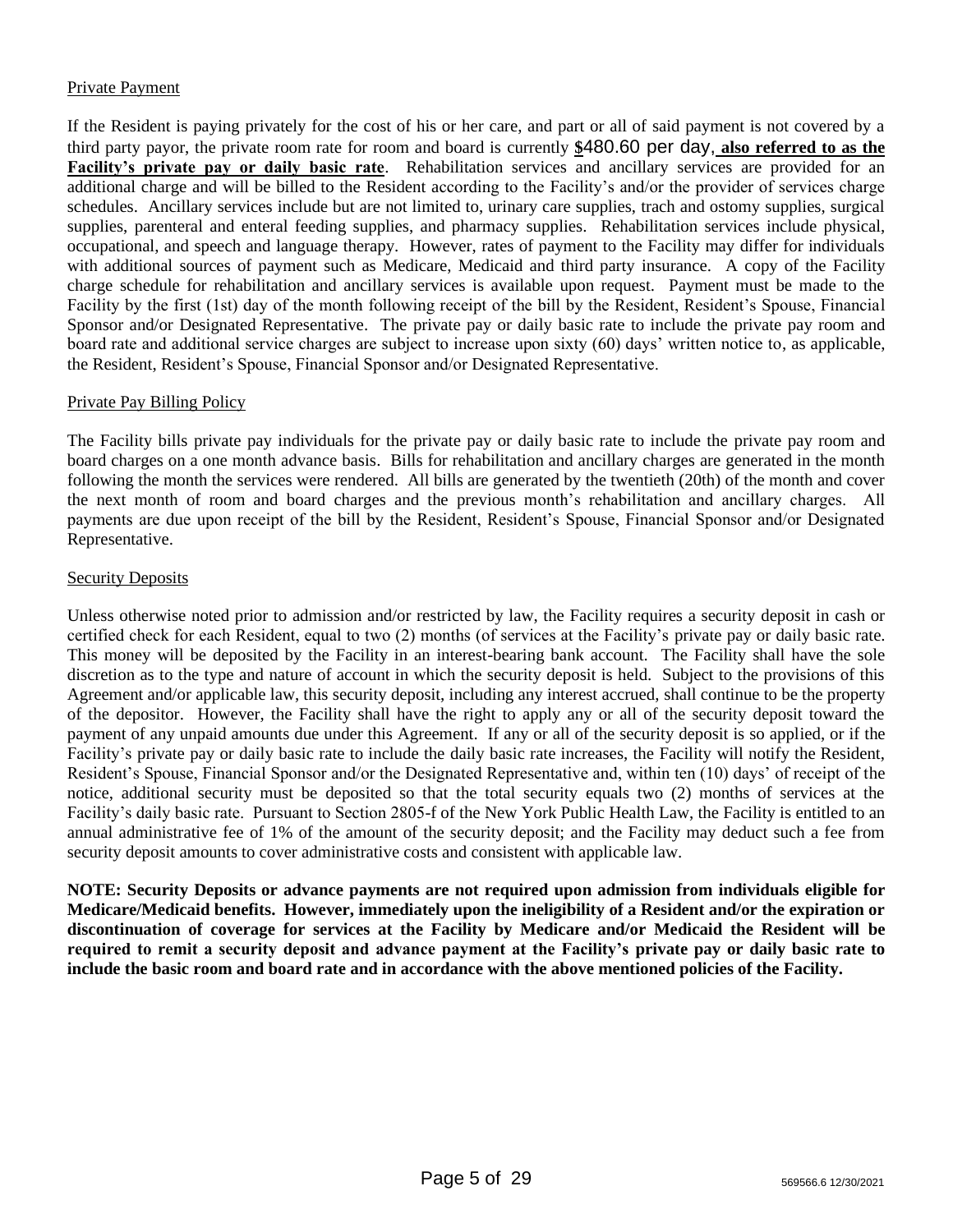## Late Charges

A late charge at the rate of fifteen (15%) percent per annum [1.25 % per month] will be assessed on all accounts more than thirty (30) days' overdue.

#### Collection Costs, Including Attorney and Court Fees

If the Resident, Resident's Spouse, Financial Sponsor and/or the Designated Representative fail to make payments within thirty (30) days of the date payment is due, or in case of nonpayment of any sum due under the terms of this Agreement, or the failure to comply with or breach of any term of this Agreement, the Resident, Resident's Spouse, Financial Sponsor and/or the Designated Representative shall be responsible for and shall pay all expenses incurred by the Facility, in connection with its attempts to collect the outstanding payment. Such collection costs will include, but may not be limited to, reasonable attorneys' fees, court costs and related disbursements. In addition, the Resident, Resident's Spouse, Financial Sponsor and/or Designated Representative shall be responsible for and shall pay all late charges as noted above.

#### Refunds to Residents

The facility will refund amounts to the Resident in accordance with the following terms:

If the Resident leaves and does not return to Methodist Home, the Facility shall refund to the Resident, within thirty (30) days of the Resident's departure, the balance, if any, remaining of any security deposit, personal funds retained by the Facility, or any other charges already paid, plus accrued interest, less the Facility's private pay or daily basic per diem rate, for the days the Resident actually resided, reserved or retained a bed in the Facility or any other amount due from the Resident shall be refunded to the Resident, along with a final accounting of these funds.

Upon death of a Resident, the Facility will convey the balance, if any, remaining of any security deposit personal funds retained by the Facility, or any other amount due from the Resident, and a final accounting of those funds to the individual or probate jurisdiction administering the Resident's estate within thirty (30) days of the date the Facility is furnished with evidence of the identity of the fiduciary or probate jurisdiction to whom the funds may be legally disbursed.

#### Third Party Private Insurance and Managed Care

If the Resident is covered by a private insurance plan or under a managed care benefit plan that has a contract with the Facility, payment of his or her care will be according to the rates for coverage of skilled nursing facility benefits set forth in the written financial agreement with the Facility and the third party insurer or managed care payor. Residents who are members of a managed care benefit plan that is under a contract with the Facility to provide specified services to plan members will receive those services with full coverage as long as the Resident meets the eligibility requirements of the managed care benefit plan. To the extent the Resident meets the eligibility requirements of the managed care benefit plan; he or she (and/or the Resident's Spouse, Financial Sponsor and/or Designated Representative, as applicable) will be financially responsible only for those services that are not included in the list of covered services under his or her plan and applicable coinsurance and deductibles.

If Resident is covered by a private insurance plan or under a managed care benefit plan that does not have a contract with the Facility, and where the insurance proceeds under the private plan are insufficient to cover the cost of care, the Resident (and/or the Resident's Spouse, Financial Sponsor and/or Designated Representative, as applicable) will be responsible for any difference. The Facility will bill the Resident (and/or the Resident's Spouse, Financial Sponsor and/or Designated Representative, as applicable) for any such difference on a monthly basis as described in the "Private Payment" section above. The coverage requirements for nursing home care vary depending on the terms of the insurance or managed care plan. Questions regarding private insurance and managed care coverage should be directed to the business office staff and/or the Resident's insurance or managed care plan, carrier or agent.

If Resident is covered by a private insurance plan or under a managed care benefit plan for either all or a portion of the Facility's charges pursuant to the terms of the Resident's plan, by execution of this Agreement the Resident hereby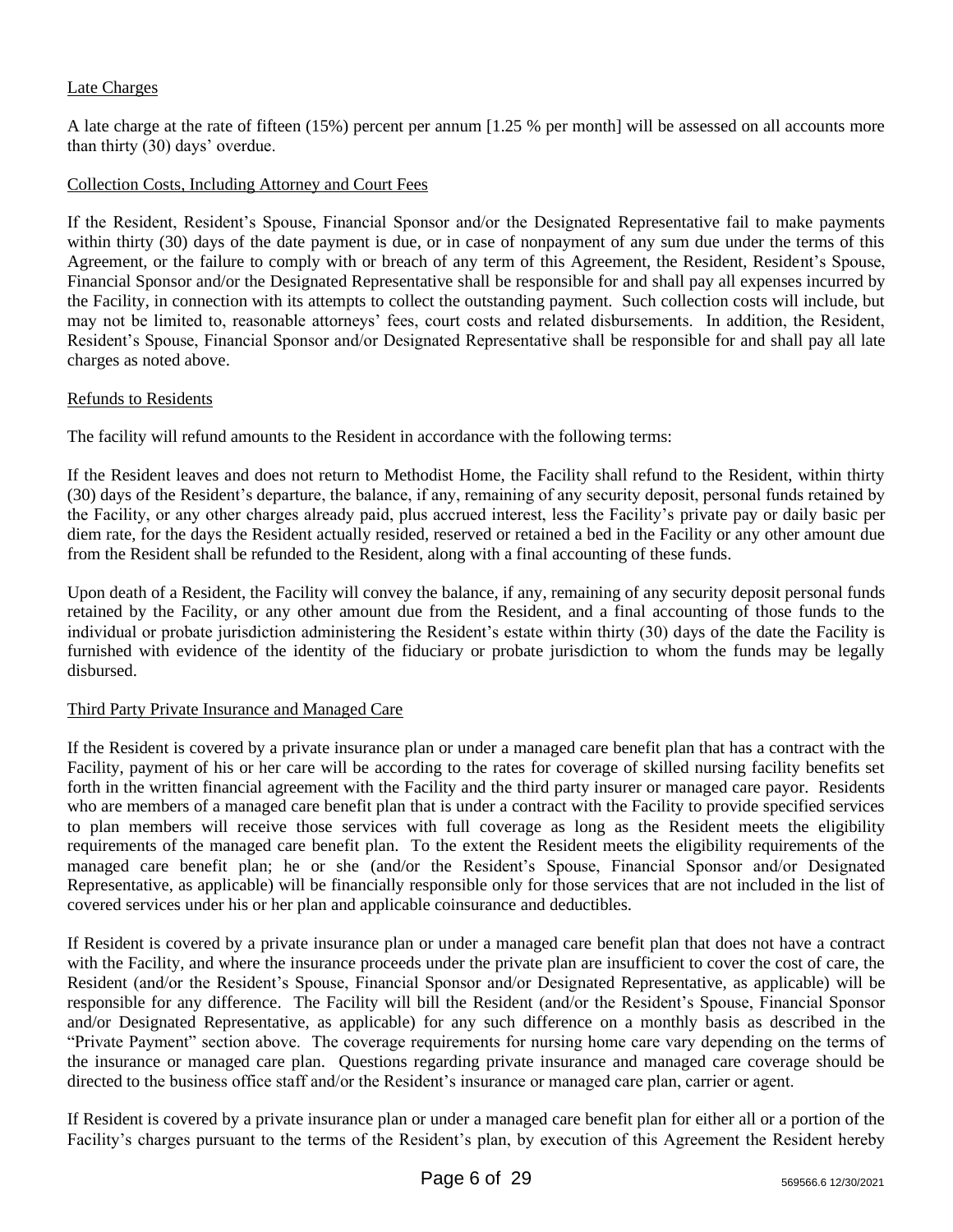authorizes the Facility to utilize participating physicians and providers of ancillary services or supplies, if required by the plan for full benefit coverage, unless the Resident specifically requests a non-participating provider with the understanding that there may be additional charges to the Resident (and/or the Resident's Spouse, Financial Sponsor and/or Designated Representative, as applicable) for using such non-participating providers.

**NOTE: The Resident is responsible for timely advising the Facility of what benefits, if any, may be available from his or her private insurance and/or managed care plan. Charges may be assessed above the covered benefit for skilled nursing facility care depending on the insurance coverage, managed care plan and/or written agreement with the Facility. Furthermore, Resident's coverage may be subject to co-insurance, deductibles and/or co-payments which will be the Resident's (and/or the Resident's Spouse, Financial Sponsor and/or Designated Representative, as applicable) responsibility and billed according to the terms for private payment stated above.**

# Medicaid

If and when the Resident's funds/assets have fallen below the Medicaid eligibility levels, and the Resident otherwise satisfies the Medicaid eligibility requirements, and the Resident is not entitled to any other third party coverage, the Resident should be eligible for Medicaid (see Attachment "B"), often referred to as the payor of last resort. **The Resident, Resident's Spouse, Financial Sponsor and Designated Representative JOINTLY AND SEVERALLY AGREE TO NOTIFY THE FACILITY AT LEAST THREE (3) MONTHS PRIOR TO THE EXHAUSTION OF THE RESIDENT'S FUNDS AND/OR INSURANCE COVERAGE TO CONFIRM THE RESIDENT AND/OR DESIGNATED REPRESENTATIVE HAS OR WILL SUBMIT A TIMELY MEDICAID APPLICATION AND ENSURE THAT ALL ELIGIBILITY REQUIREMENTS HAVE BEEN MET**. Services reimbursed under Medicaid are outlined in Attachment "A" to this Agreement.

If the Resident's care is covered by Medicaid, the Resident, Resident's Spouse, Financial Sponsor and Designated Representative jointly and severally agree to remit to the Facility the Resident's Net Available Monthly Income ("NAMI") on a timely basis, pursuant to the Resident's Medicaid budget (see Attachment "B"). The Resident's Medicaid budget and the NAMI amount will be determined by Medicaid. The Facility has no control over the determination of NAMI amounts. The Resident, Resident's Spouse, Financial Sponsor and Designated Representative is obligated to pay the private pay or daily basic rate up to the time the Resident is determined eligible for and receives coverage for Medicaid for nursing home services by a local, state or federal agency. In the event of retroactive payment by Medicaid, the Facility agrees to reimburse the Resident the private pay or daily basic rate paid to the Facility from the date established for commencement of Medicaid eligibility and receipt of coverage to the date of the Medicaid determination, less NAMI monies required to be paid to the Facility. To the extent the Resident's assets are exhausted or unavailable to pay the full daily basic rate pending the processing of the Medicaid application, the Resident, Resident's Spouse, Financial Sponsor and Designated Representative jointly and severally agree to pay the Resident's monthly income as partial payment of the daily basic rate until Medicaid eligibility is established, subject to the Facility's obligation to refund any excess amounts received based on the Medicaid determination and the establishment of the Resident's NAMI contribution.

Where the Resident is awaiting the issuance of a Medicaid budget, the Resident, Resident's Spouse, Financial Sponsor and Designated Representative shall remit to the Facility the anticipated NAMI in a timely manner.

In the event the Medicaid application or Medicaid recertification is denied due to a transfer of assets within the applicable Medicaid "look-back" period or due to an equity interest in the Resident's home that exceeds the current equity interest limitation, the Resident and the Resident's Spouse, Financial Sponsor and Designated Representative jointly and severally agree to take one or more of the following actions, as appropriate, to qualify for or to continue eligibility for Medicaid:

a. undertake, to the Resident's, Resident's Spouse's, Financial Sponsor's and Designated Representative's best efforts, all reasonable actions necessary to have the transferred assets returned to the Resident or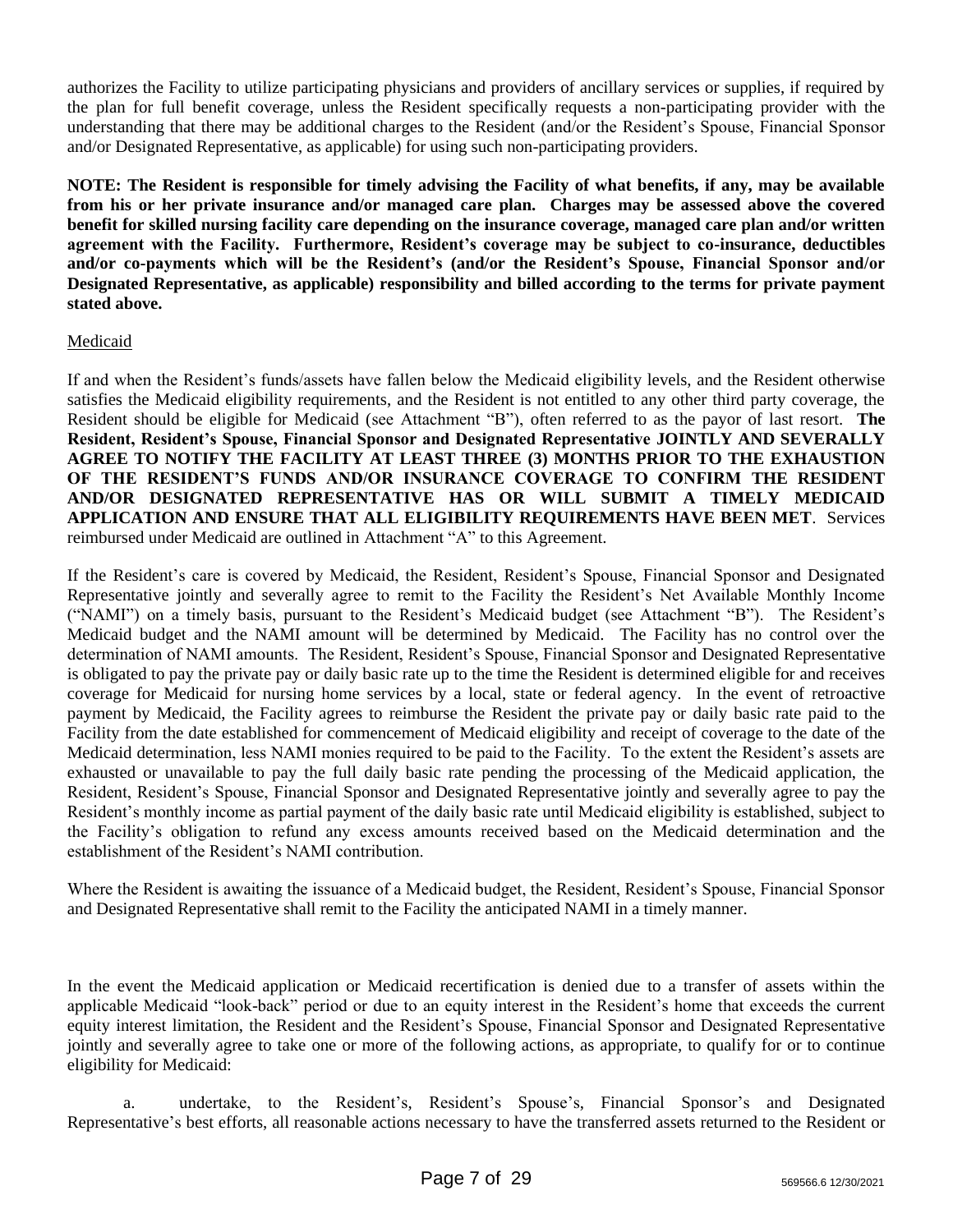to obtain the fair market value for the assets transferred;

designate the state in any annuity purchased by or on behalf of the Resident or the Resident's spouse as the remainder beneficiary in either the first or second position, as appropriate, under applicable Medicaid laws and regulations and restructure any such annuity as necessary, including, but not limited to, the removal or elimination of any deferral or balloon payments, the provision for payments in equal amounts during the term of the annuity, ensuring that the annuity is actuarially sound, ensuring the annuity is irrevocable and non-assignable; or

c. with respect to home equity interest in excess of the Medicaid limit, sell the home at fair market value or secure a reverse mortgage or home equity loan to reduce the equity interest in the home to below the Medicaid limit.

In addition, the Resident, Resident's Spouse, Financial Sponsor and Designated Representative jointly and severally agree to forego the purchase of a promissory note, loan, mortgage or life estate, unless such purchase will not adversely affect the Resident's eligibility or continued eligibility for Medicaid.

If due to a transfer of assets or due to an equity interest in the Resident's home in excess of the Medicaid limit, the Resident's Medicaid application or Medicaid renewal/recertification is denied, the Resident, Resident's Spouse, Financial Sponsor and Designated Representative hereby jointly and severally agree to timely request and prosecute a hardship waiver application with the appropriate County Department of Social Services. Alternatively, the Resident, Resident's Spouse, Financial Sponsor and Designated Representative jointly and severally agree to consent to Facility requesting and prosecuting a hardship waiver application and will agree to sign an appropriate authorization when and if the need arises.

**NOTE: If Medicaid denies coverage, the Resident, Resident's Spouse, Financial Sponsor and Designated Representative hereby jointly and severally agree to remit to the Facility any outstanding amounts for unpaid services not covered by other third party payers subject to applicable federal and state laws and regulations. Said amounts shall be calculated in accordance with the Facility's applicable prevailing private pay rates, the daily basic rate and charges for all basic and additional services provided to the Resident.**

## Medicare

If the Resident meets the eligibility requirements for Skilled Nursing Facility benefits under the Medicare Part A Hospital Insurance Program, the Facility will bill Medicare directly for Part A services provided to the Resident. Medicare will reimburse the Facility a fixed per diem or daily fee, based on the Resident's classification within the Medicare RUGS or other applicable guidelines. If the Resident meets the eligibility criteria, Medicare may provide coverage. Generally, if you are admitted to a hospital for three consecutive days, you may be entitled to a period of up to 100 days of care in post-hospitalization benefits under Part A. The Medicare Part A program imposes a coinsurance and/or deductible obligation upon the Resident. The Resident (and/or the Resident's Spouse, Financial Sponsor and/or Designated Representative, as applicable) is responsible for payment to the Facility of any coinsurance and/or deductible obligations under the Medicare Part A program unless Resident has approved Medicaid coverage. The Facility will invoice the co-insurance and/or deductible obligation on a monthly basis and Resident (and/or the Resident's Spouse, Financial Sponsor and/or Designated Representative, as applicable) will be responsible to pay such invoice within ten (10) days. Currently, under the Medicare Part A post-hospitalization benefits, the first twenty (20) days of covered services may be fully paid for by Medicare and the next eighty (80) days (days 21 through 100) of the covered services may be paid for by Medicare subject to the daily coinsurance and/or deductible obligation for which the Resident (and/or the Resident's Spouse, Financial Sponsor and/or Designated Representative, as applicable) is responsible. Please note, an individual who is a Medicare beneficiary under both the Part A and Part B programs, and who subsequently exhausts their coverage under part A or is no longer in need of a covered level of skilled care under Part A, may be eligible to receive coverage for certain Part B services (previously included in the Part A payment to the Facility). During the 100-day period, there are a series of complicated rules which require that most of the services included in the care plan we develop jointly with you and your representative, be furnished to you by our Facility either directly or "under arrangements". For example, if you need laboratory testing or radiological examinations during your 100-day benefit period, we will arrange to have our contract laboratory or contract radiological group provide for such needs. All you pay during this period is the co-insurance authorized by Medicare Part A. This is called "consolidated billing". However, not all services are consolidated into your Part A benefit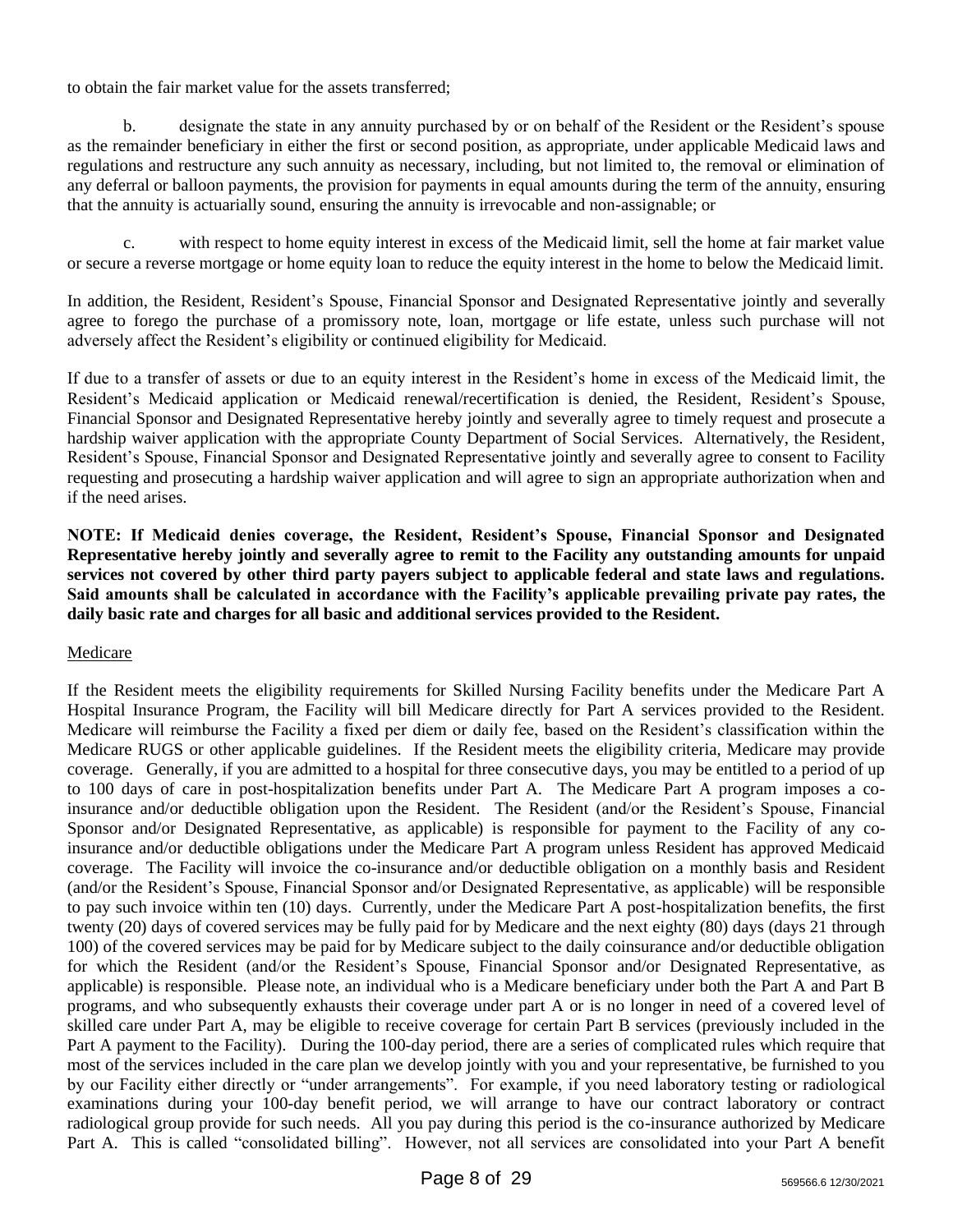period. Some services such as physician services, outpatient dialysis and emergency room services (just to name a few) are not consolidated. This means that your physician will bill Medicare Part B for his or her service to you and will then bill you, Medicaid or your insurance company for the co-insurance amount.

The Resident, Resident's Spouse, Financial Sponsor and/or Designated Representative, jointly and severally agree, during the Resident's Part A stay, to keep the Facility informed and aware of any outside health care providers who the Resident may see while outside of the Facility. For example, if the Resident should visit a personal physician during the Resident's Part A stay and he or she orders diagnostic testing or provides certain technical services, the Resident may be financially responsible for the cost of such testing or services if the Resident is not pre-approved and coordinated by your care planning team and your attending physician here at the Facility.

We provide the services required by the resident's plan of care either directly through staff or pursuant to written arrangements with other health care providers. As part of your admission, you are consenting and agree to receive services required by the plan of care as may be arranged under our auspices. If you go outside of these arrangements, you and/or your Designated Representative will be solely and absolutely responsible for the cost of any medical, diagnostic or other health service or item which is privately arranged. In the event that you and/or your Designated Representative and/or family privately arranges for any such medical, diagnostic or other health services or items, please advise the outside provider of such services that they may **NOT** be able to bill Medicare or the Facility. As noted, under these circumstances, you and/or your Designated Representative, other representative and/or family are solely responsible for the cost of such services.

**NOTE: If Medicare denies coverage, the Resident, Resident's Spouse, Financial Sponsor and Designated Representative hereby jointly and severally agree to remit to the Facility any outstanding amounts for unpaid services not covered by other third party payers subject to applicable federal and state laws and regulations. Said amounts shall be calculated in accordance with the Facility's applicable prevailing private pay rates, the daily basic rate and charges for all basic and additional services provided to the Resident. For further information on third party payor sources, please refer to Attachments A and B.**

# **5. AUTHORIZATIONS AND ASSIGNMENTS FROM RESIDENT TO THE FACILITY**

## **Authorization to Release Information**

By execution of this Agreement, the Resident, Resident's Spouse, Financial Sponsor and Designated Representative jointly and severally authorizes the Facility to release to government agencies, insurance carriers or others who could be financially liable for any medical care provided to the Resident, all information needed to secure and substantiate payment for such medical care and to permit representatives thereof to examine and make copies of all records relating to such care.

## **Assignment of Benefits and Authorization to Pursue Third Party Payment**

By execution of this Agreement, the Resident, Resident's Spouse, Financial Sponsor and Designated Representative jointly and severally authorizes the Facility to seek and obtain all information and documentation necessary for the processing of any third party claim.

## **Authorization to Obtain Records, Statements and Documents**

By execution of this Agreement, the Resident, Resident's Spouse, Financial Sponsor and Designated Representative jointly and severally authorizes the Facility to obtain from financial institutions (including, but not limited to, banks, insurance companies, broker and credit unions), and government agencies (such as the Social Security Administration, the Human Resources Administration of the City of New York or appropriate County Department of Social Services), records, statements, correspondence and other documents pertaining to the Resident. Nothing contained herein shall be deemed or construed as any requirement or obligation on the part of the Facility to do so.

## **Authorization to Represent Resident Regarding Medicaid**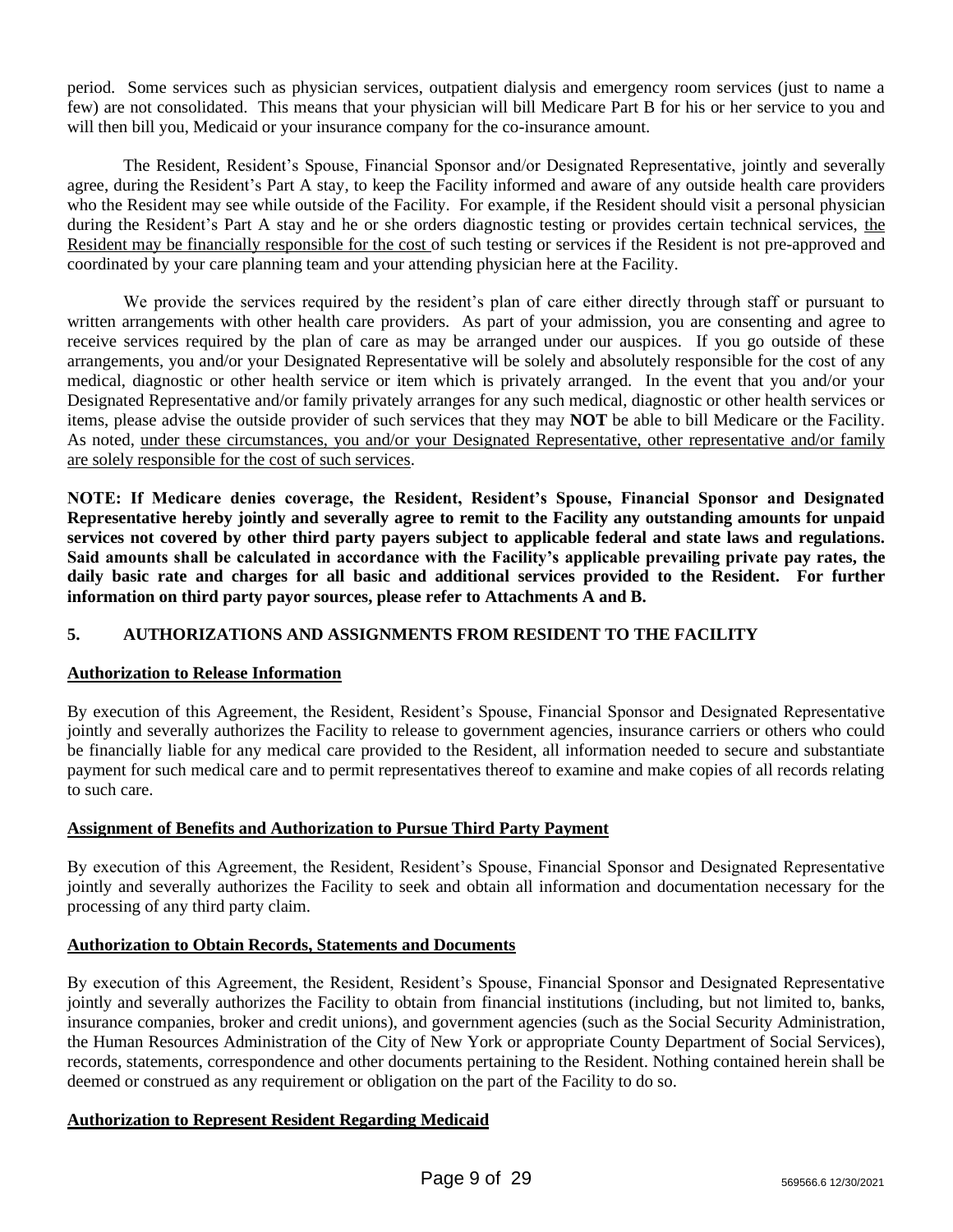By execution of this Agreement, the Facility shall be authorized to have access to the Resident's Medicaid file, and, if the Facility so elects, to act on behalf of the Resident in connection with any and all matters involving Medicaid, including, but not limited to, representation of the Resident at Administrative Fair Hearings. Nothing contained herein shall be deemed or construed as any requirement or obligation on the part of the Facility to do so.

## **Authorization to Take Resident's Photograph**

By execution of this Agreement, the Resident, Resident's Spouse, Financial Sponsor and Designated Representative shall jointly and severally allow the Facility to photograph the Resident upon admission and in furtherance of identification, treatment and/or administrative functions of the Facility. All such photographs shall become part of the Resident's medical record at the Facility. The Resident and Designated Representative authorize the taking of photographs of the Resident for identification purposes. Such photographs will become part of the Resident's confidential record.

## **Authorization to Disclose Resident's Presence in Facility**

Do you wish to disclose that you reside at the Facility (temporarily or permanently) when an inquiry is made by telephone? [ ] Yes [ ] No By visitor(s)? [ ] Yes [ ] No Family member(s)

## **Authorization to Release Protected Health Information**

By execution of this Agreement, the Facility is authorized to release confidential information, to include medical and Protected Health Information, of a Resident to third parties in accordance with applicable law to include, third parties involved with, or in furtherance of, payment to the Facility for the services furnished to the Resident.

## **Authorization to Admit or Bar Visitors to See Resident**

By execution of this Agreement, the Resident, Resident's Spouse, Financial Sponsor and/or Designated Representative shall allow or disallow visitation rights of any individual(s). Do you wish to bar any specific individual(s) from visiting you?  $[ ]$   $]$   $Y$ es  $[ ]$   $]$  No

If "Yes" please supply name(s):  $\blacksquare$ 

# 6. **TEMPORARY ABSENCE** (also referred to as "bed hold" or "bed leave")

If the Resident leaves the Facility due to a hospitalization or therapeutic leave, subject to and pursuant to applicable law the Facility may not be obligated to hold the Resident's bed available until his or her return, unless prior arrangements have been made for a bed hold pursuant to the Facility's "Bed Hold Reservation Policy and Procedure", the terms of which are incorporated herein. The Resident and/or Resident's Spouse, Financial Sponsor and/or Designated Representative acknowledge receipt of the Facility's "Bed Hold Reservation Policy and Procedure", and agree to pay any and all bed hold charges incurred by the Resident.

Before a Resident is transferred to a hospital, the attending physician will inform the Resident's Representative or responsible family member accordingly. In an extreme emergency, when the Facility staff have tried but have been unable to reach the Designated Representative or family member, the Designated Representative or family member will be forwarded a letter restating when and where the Resident was transferred and restating the Facility's bed hold policy and procedure.

**Private Pay Residents** (and/or the Resident's Spouse, Financial Sponsor and/or Designated Representative, as applicable) who elect to retain a bed in the Facility during a period of hospitalization or therapeutic leave may do so by:

,

<sup>1.</sup> Notifying the Admissions Department via telephone;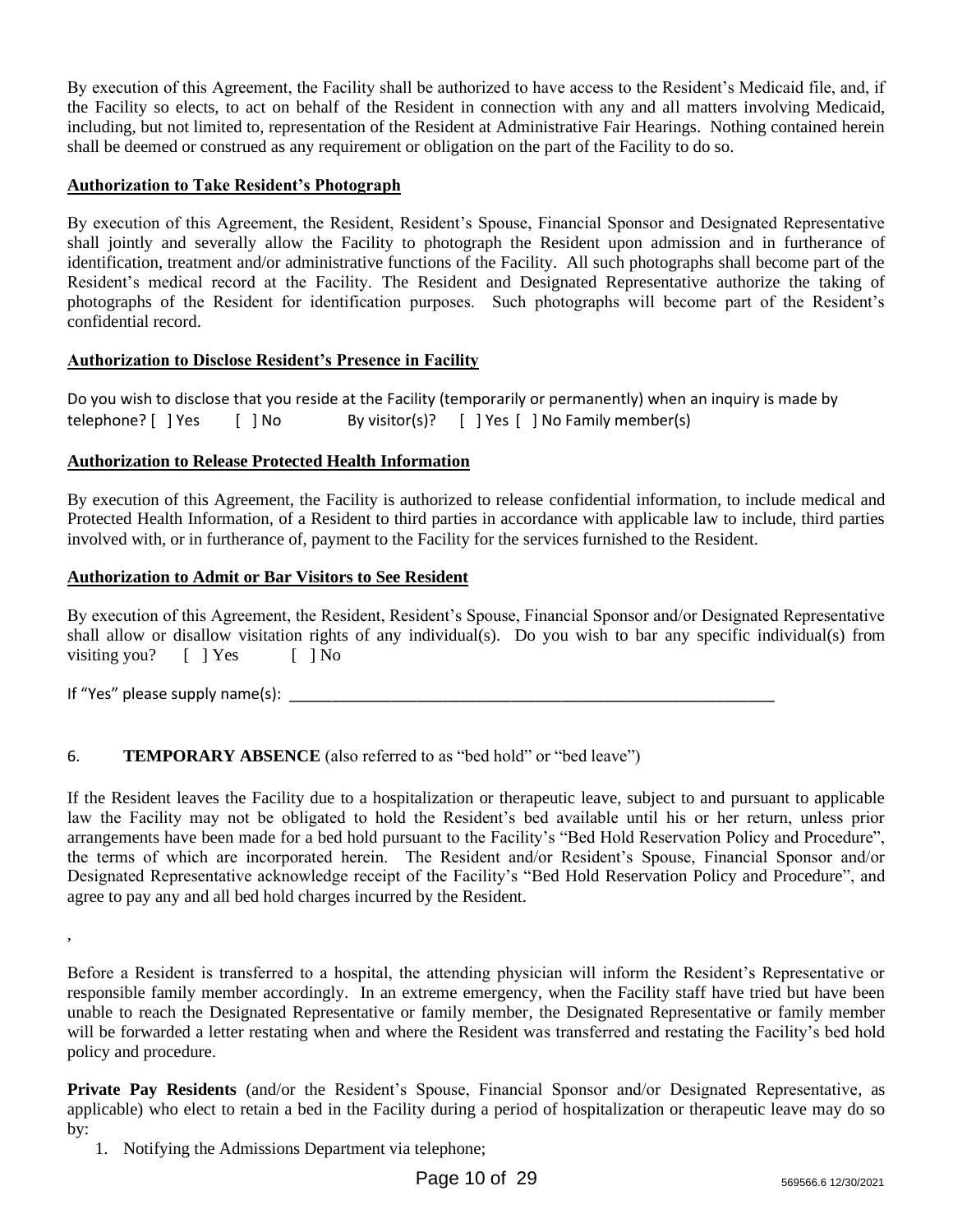- 2. Signing a bed guarantee letter with the Admissions Department stating their intent to hold the Resident's bed at the Facility's private pay or daily basic rate; and
- 3. Continuing payment at the private pay or daily basic rate.

**Private Pay Residents** (and/or the Resident's Spouse, Financial Sponsor and/or Designated Representative, as applicable) may also authorize a bed hold (if the resident is hospitalized) in advance for a period of at least three days by signing below:

I wish to have the Facility retain my/the Resident's bed for a period of three days if I/the Resident are hospitalized. By initialing this section I have agreed to ensure prompt payment, from my/the Resident's funds, of the Facility's private pay or daily basic rate for the three-day bed hold period.

\_\_\_\_\_\_\_ **I do not wish** to authorize the Facility at this time to retain my/the Resident's bed if I/the Resident are hospitalized. However, should I/the Resident be hospitalized, I/the Resident will be consulted at that time as to whether or not I/the Resident choose to hold the bed.

**Medicare Residents** are not entitled to reimbursement for Bed Hold or Therapeutic Leave under the Medicare Program. However, Medicare Residents may elect to retain a bed in the Facility by following the Private Pay Resident Bed Reservation policy above.

**Effective May 29, 2019, with very limited exception, Medicaid generally no longer pays to reserve a bed for a recipient in a nursing home who is temporarily hospitalized unless the recipient is receiving hospice services at the Facility. The Facility is not required to hold a bed for days where no Medicaid payment is available. A Medicaid Recipient has the option to reserve the bed at the Facility's prevailing private pay or daily basic rate. A Medicaid Recipient is eligible for overnight visits for therapeutic leave which must be documented by the Medical/Nursing Staff. Family or Resident must advise the Facility (Social Services) of his/her intention to leave the facility at least two (2) days prior to a planned departure. For a Medicaid resident aged 21 years and older who is on a non-hospital therapeutic leave of absence, under certain circumstances, Medicaid will reimburse the facility for bed reservations for such therapeutic leaves of absences for up to a combined aggregate total of 10 days per 12 month period for therapeutic leaves of absence occurring within the given 12 month period.**

# **7. TRANSFER AND DISCHARGE**

## Voluntary Discharge

If the Resident no longer requires the services provided by the Facility, or voluntarily wishes to be discharged, the Resident, Resident's Spouse, Financial Sponsor and/or Designated Representative and Facility will work cooperatively to develop and implement a safe, appropriate, and timely discharge plan.

## Involuntary Discharge for Non-Payment

To the extent authorized by applicable law, the Facility reserves the right to discharge the Resident if the Resident, Resident's Spouse, Financial Sponsor and/or Designated Representative have failed to pay for, or secure third party coverage of the Resident's care at the Facility. Non-payment also occurs when the applicable Resident NAMI is not delivered to the Facility. The Resident may be discharged for non-payment only if the charge is owed and is not in dispute or funds are actually available or would be available to the Resident and the Resident and/or the Resident's Spouse, Financial Sponsor and/or Designated Representative refuse to cooperate with the Facility in obtaining such funds or there is no appeal of a denial of benefits pending Non-payment applies if the Resident or the Resident's Spouse, Financial Sponsor and/or Designated Representative does not submit necessary paperwork for third party payment, including but not limited to Medicaid payment, or after the third party, including but not limited to Medicaid, denies the claim and the Resident or the Resident's Spouse, Financial Sponsor and/or Designated Representative refuses to pay for the Resident's stay at the Facility. Such discharge will comply with Federal rules as contained in 42 CFR 483.15 and New York rules pursuant to 10 N.Y.C.R.R. Section 415.3, as same currently exist or as hereinafter amended or modified.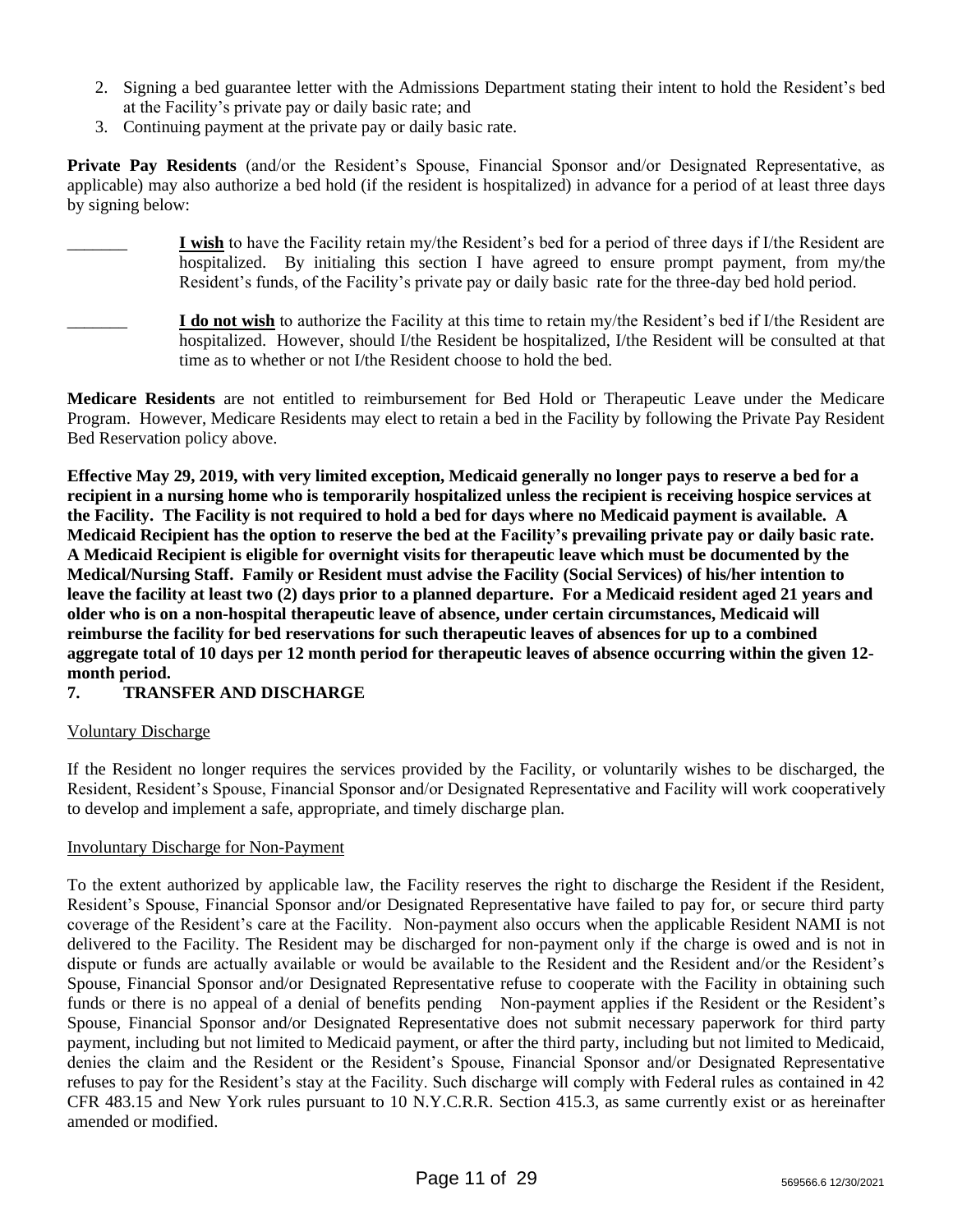## Involuntary Discharge for Non-Financial Matters

The Facility may transfer or discharge the Resident in accordance with the Facility's Transfer and Discharge policy and procedures to include if: 1) the transfer or discharge is necessary for the resident's welfare and the resident's needs cannot be met after reasonable attempts at accommodation in the Facility; 2) the Resident's health has improved sufficiently and the resident no longer needs the services provided by the Facility; 3) the safety of individuals in the facility is endangered due to the clinical or behavioral status of the resident; 4) the health of the individuals in the facility would otherwise be endangered; and 5) for any other reason permitted by applicable law to include in accordance with federal rules/regulations as contained in 42 CFR 483.15 and New York State rules as contained in 10 N.Y.C.R.R. Section 415.3, as same currently exist or as hereinafter amended or modified. The Facility will, in accordance with applicable law and as medically appropriate, attempt reasonable alternatives prior to transfer or discharge of a resident.

## **NOTE: The Resident will be informed of his or her rights in the event that the Facility initiates an involuntary transfer or discharge and may appeal the Facility's determination in accordance with applicable federal and state rules/regulations.**

## Infectious or Communicable Diseases

Pursuant to 10 NYCRR § 415.26(i)(1)(viii), the Facility is prohibited from admitting or retaining individuals as residents where such individuals suffer from a communicable disease, unless a physician certifies in writing that transmissibility is negligible, and poses no danger to other residents, or the Facility is staffed and equipped to manage such cases without endangering the health of other residents. Accordingly, in the event that the Resident becomes infected with a communicable disease, the Resident may be discharged or transferred to an appropriate facility, unless the Resident's attending physician has made the appropriate written certification. The Facility will provide to the Resident and his/her Designated Representative, notice as required by law (and as set forth in this Section 7). In any event, the Facility shall have no liability of any kind arising from such transfer or discharge.

#### Intra-Facility Room Change

The Facility does not guarantee permanent placement on any units or floors. The Facility reserves the right to transfer the Resident to a new room within the Facility on an as-needed basis, upon prior written notice to the Resident and the Resident's Designated Representative, which shall include a reason for the change, and consultation with the Resident and/or the Resident's Designated Representative, consistent with applicable law. Residents that are admitted as shortterm Residents, who subsequently become long-term Residents, will be the subject of an intra-Facility transfer to rooms that are better suited for long-term Residents. The Facility may also initiate a room change for medical or social reasons consistent with applicable law and the Resident's rights. Such notice and consultation will not be required under the following circumstances: 1. the Resident has requested the change; 2. the medical condition of the Resident requires a more immediate change; or 3. an emergency situation develops. Under such circumstances, the Facility will endeavor to give the Resident and/or the Resident's Designated Representative prior notice of such change.

## **8. TREATMENT DECISIONS**

Resident shall be provided with adequate and appropriate medical care, and will be fully informed by a physician of his or her total health status, including but not limited to, his or her medical condition including diagnosis, prognosis and treatment plan options. Resident will be fully informed and provided with all information concerning his or her rights, when permitted by applicable law and regulations, to consent to or refuse treatment, and/or to execute an advance directive such as a living will, Health Care Proxy, or Do Not Resuscitate (DNR) Order.

## **9. COMPREHENSIVE CARE PLAN MEETINGS**

Comprehensive Care Plan (CCP) Meetings are held by the Facility for all Residents on a regularly scheduled basis. Resident and family members and/or Designated Representatives are encouraged to attend these meetings to better understand the care being provided. The CCP meeting is composed of members of the Interdisciplinary Team.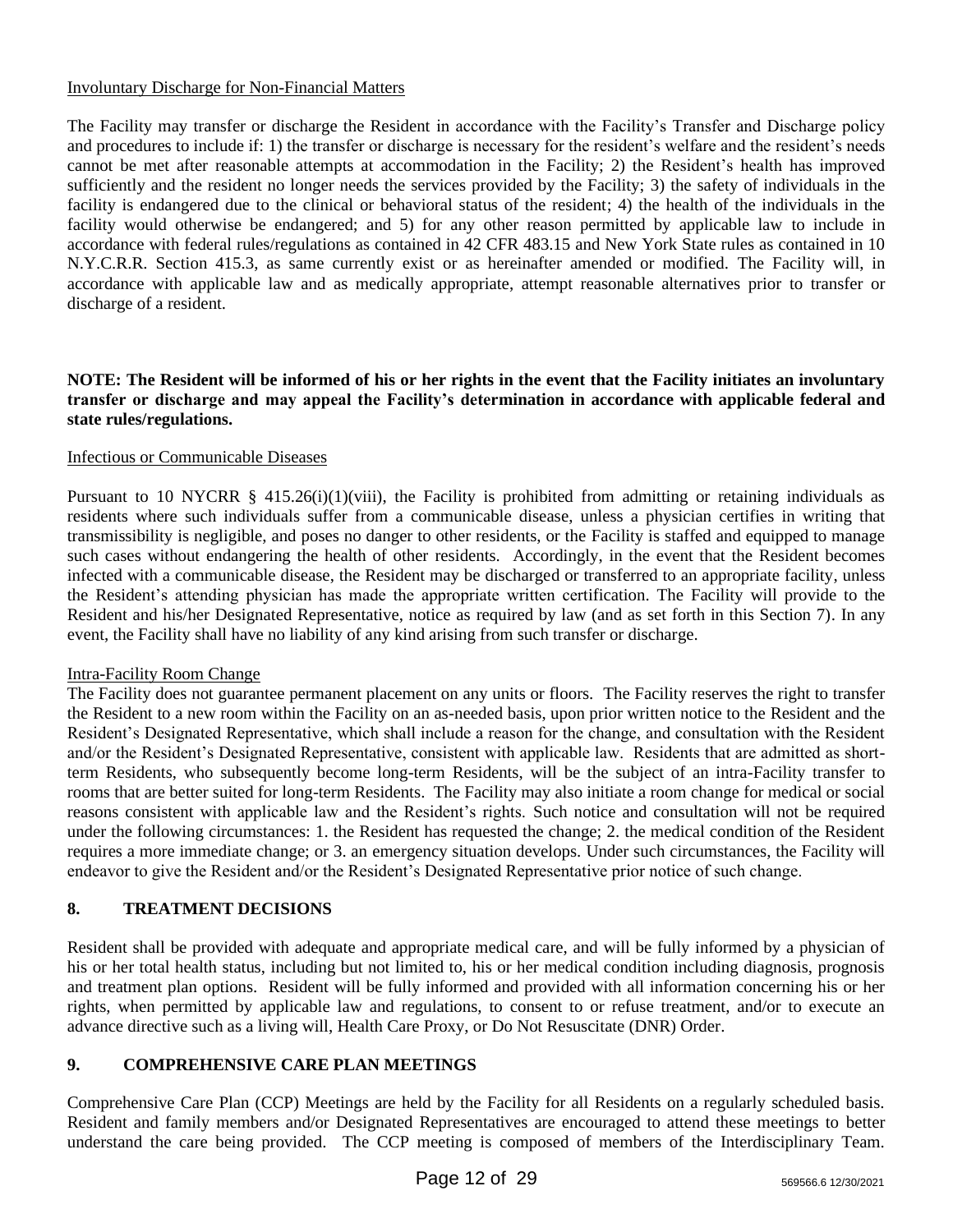Resident's physical and psychosocial needs are assessed by the Interdisciplinary Care Team. Based on these assessments the Facility will identify needs, establish goals, and a plan of care will be developed. This plan will be reevaluated every three months, annually or as needs require including a significant change in the resident's physical or mental condition or as otherwise required by law.

Resident and family members and/or Designated Representatives are requested to attend the CCP meetings for the Resident. The Facility shall facilitate the inclusion of the Resident and/or family members and/or Designated Representatives in the care planning process. Resident, family members, and/or Designated Representatives agree to inform the nursing department if they plan on attending the CCP meetings.

# **10. RESIDENT'S PERSONAL PROPERTY**

The Facility will not be liable for the loss of personal property during the term of resident's stay unless the loss is caused by the negligence or wrongdoing of the Facility, its employees or staff, or where the loss is caused by a violation by the Facility of New York's Public Health Law. Lost/damaged items must be reported at time of occurrence to the Facility's Social Service Department. The Resident has the option to keep valuable personal property (such as jewelry, money and clothing) in a locked drawer in his or her room, or to request the Facility hold said property for safekeeping. Further, it is the responsibility of the Resident, Resident's Spouse, Financial Sponsor and/or Designated Representative to arrange for the disposition of the Resident's property upon discharge. Property left in the Facility for more than fourteen (14) days after discharge will be disposed of at the discretion of the Facility. Resident is encouraged to obtain renter's insurance at resident's expense.

 $X \_$ 

Signature of Resident/Designated Representative

\_\_\_\_\_\_\_\_\_\_\_\_\_\_\_\_\_\_\_\_\_\_\_\_\_\_\_\_\_\_\_\_\_\_\_\_\_\_\_\_

# **11. RESIDENT'S PERSONAL BANK ACCOUNT**

If the Resident, Resident's Spouse, Financial Sponsor and/or Designated Representative request the Facility to retain the Resident's personal funds, all funds over \$100 (\$50.00 for Medicaid Recipients) shall be kept in an interest-bearing bank account separate from the Facility's operating account. The Resident, Resident's Spouse, Financial Sponsor and/or Designated Representative will receive account statements on a quarterly basis, and all inquiries will be addressed in a timely fashion. Upon the discharge of the Resident, with a personal fund deposited with the Facility, the Facility will refund within 30 days the resident's funds after any outstanding payments are made to the Facility, and a final accounting of those funds, to the Resident or Designated Representative. In the event of death of the Resident, such refund shall be made to the individual or probate jurisdiction administering the Resident's estate in accordance with applicable state law, or otherwise in accordance with Facility policy and applicable law.

# **Please initial one of the lines below**.

\_\_\_\_\_\_\_\_\_ **I wish** to have the Facility retain my/the Resident's personal funds.

\_\_\_\_\_\_\_\_\_ **I do not wish** to have the Facility retain my/the Resident's personal funds.

(Please Note: The Financial Sponsor and/or Designated Representative must have legal authorization to handle the Resident's funds should they choose to receive the funds directly. If not, the Financial Sponsor and/or Designated Representative may purchase items on behalf of the Resident and be reimbursed upon presentation of adequate documentation to the Facility's Business Office.)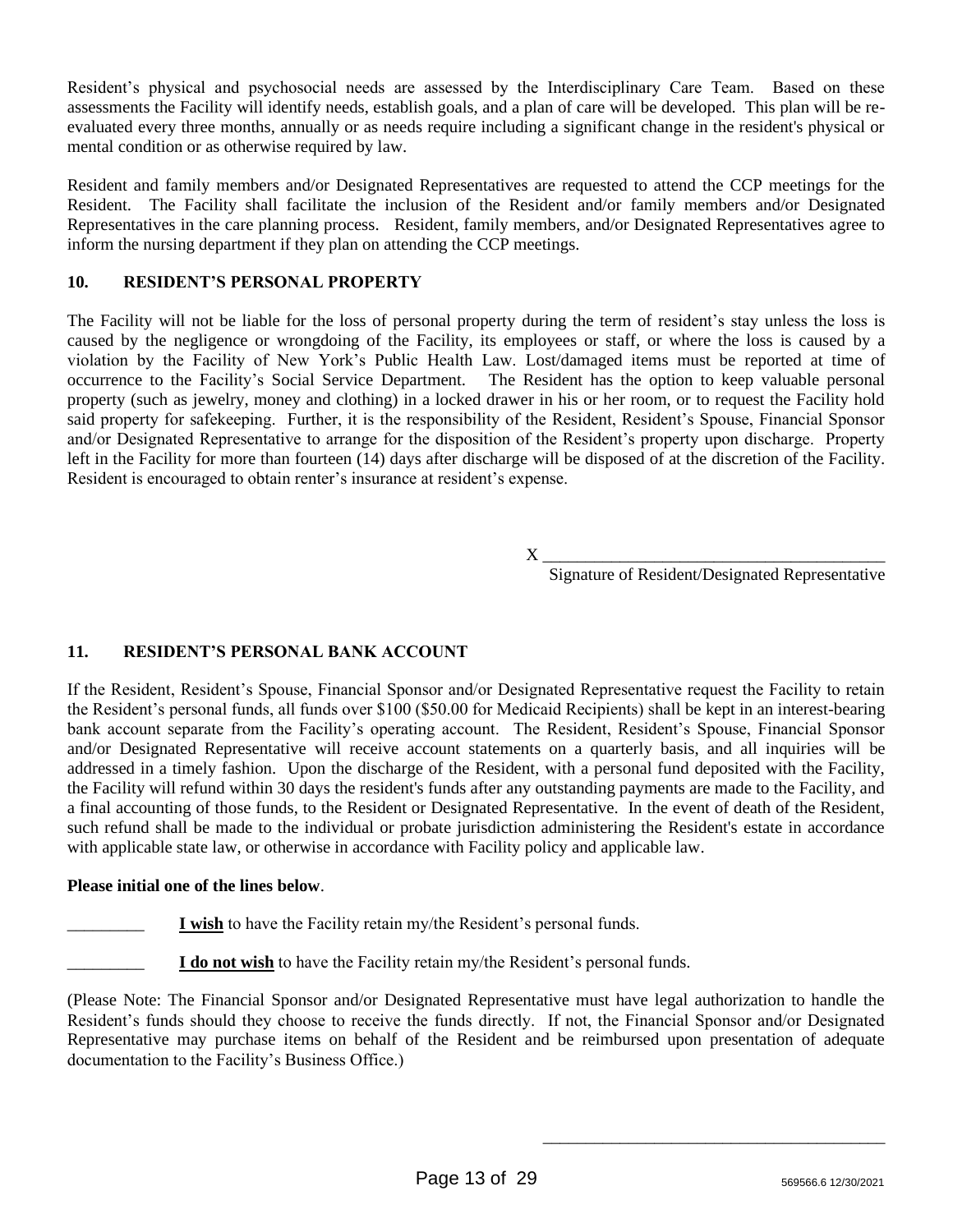Signature / Date

## Direct Deposit

Residents who choose to do so may have income such as Social Security, pension benefits, etc., deposited in their personal account via electronic direct deposit. If you would like the Facility to assist you/the Resident in obtaining direct deposit of these income sources, **please initial all that apply below**. By initialing below you are agreeing to allow the Facility to become representative payee for direct deposit purposes.

\_\_\_\_\_\_\_\_\_ **I wish** to have my/the Resident's **Social Security Income** direct deposited into my/the Resident's personal account at the Facility.

\_\_\_\_\_\_\_\_\_ **I wish** to have my/the Resident's **Pension Income** direct deposited into my/the Resident's personal account at the Facility. (Specify Name of Pension benefit organization):

\_\_\_\_\_\_\_\_\_\_\_\_\_\_\_\_\_\_\_\_\_\_\_\_\_\_\_\_\_\_\_\_\_\_\_\_\_\_\_\_\_\_\_\_\_\_\_\_\_\_\_\_\_\_\_\_\_\_\_\_

\_\_\_\_\_\_\_\_\_ **I wish** to have my/the **Resident's Income** direct deposited into my/the Resident's personal account at the Facility. (Specify Name of income source): \_\_\_\_\_\_\_\_\_\_\_\_\_\_\_\_\_\_\_\_\_\_\_\_\_\_\_\_\_\_\_\_\_\_\_\_\_\_\_\_\_\_\_\_\_\_\_\_\_\_\_\_\_\_\_\_\_\_\_\_\_\_\_\_\_\_\_\_\_\_\_\_

# **12. SMOKING POLICY**

The Facility is a "smoke-free" facility, and the Facility reserves the right to enforce its smoking policies and procedures with respect to safety and compliance with utilization or designated smoking areas, to include as required by New York City's local law – Smoke Free Act. The Resident agrees that under no circumstances will he/she and/or his/her visitors smoke anywhere in the Facility.

# **13. GENERAL PROVISIONS**

## a) **Governing Law**

This Agreement shall be governed by and construed in accordance with the laws of the State of New York. Any and all actions arising out of or related to this Agreement shall be brought in, and the parties agree to exclusive jurisdiction of, the New York State Supreme Court, located in Bronx County, New York.

## b) **Binding Effect**

This Agreement shall be binding on the parties, their heirs, administrators, distributees, successors and assignees.

## c) **Continuation of this Agreement**

Temporary transfer of the Resident to another health care facility for medical or surgical treatment, or the Resident's authorized temporary absence from the Facility for any other purpose shall not terminate this Agreement. Upon the Resident's return and/or re-admission in accordance with the admission assessment criteria set by the New York State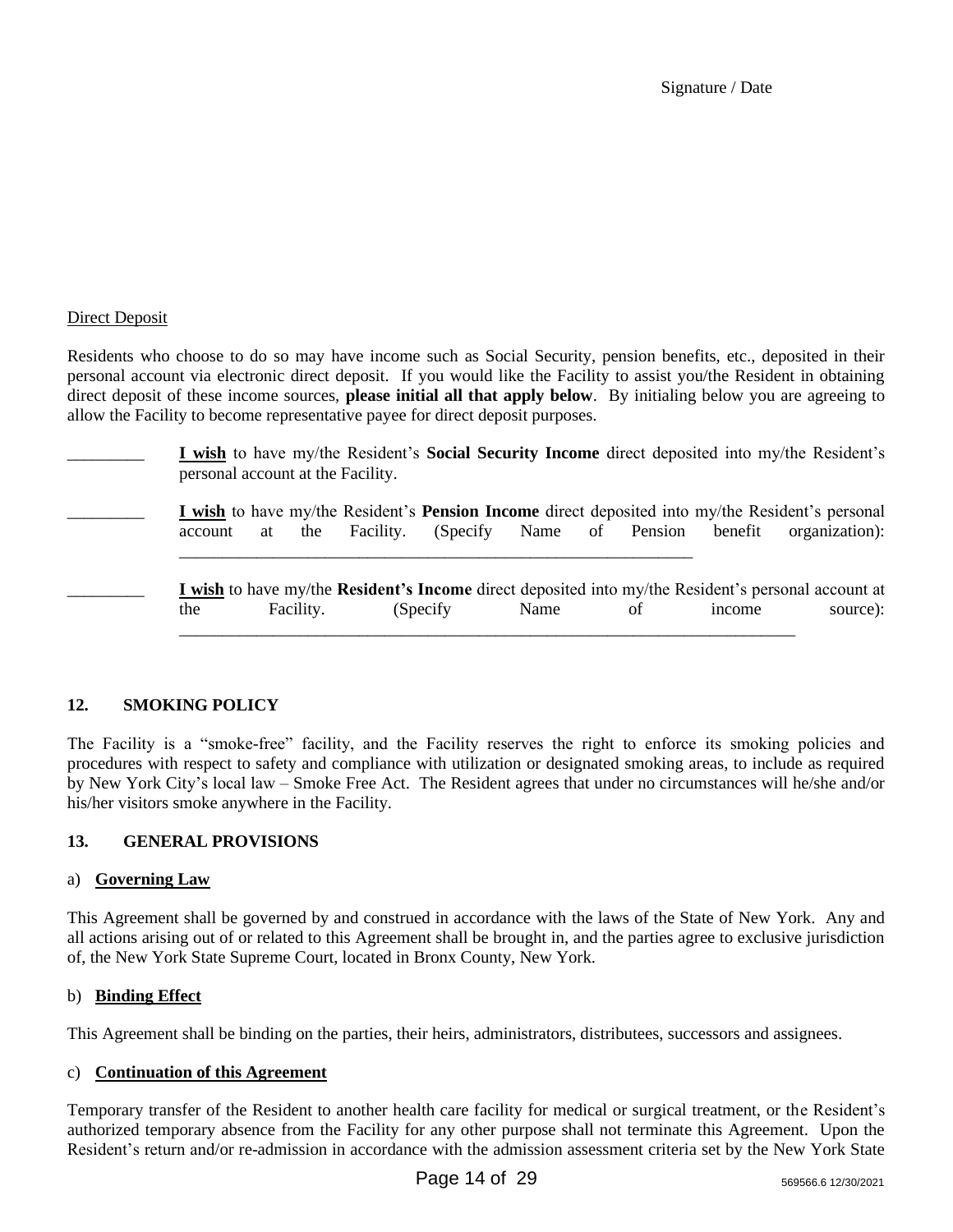Department of Health and by the Facility, this Agreement shall continue in full force and effect. For discharged residents returning to the Facility within one year, the admissions agreement will continue to remain in effect.

## d) **Entire Agreement**

This Agreement contains the entire understanding between the Resident and/or the Resident's Spouse, Financial Sponsor and/or Designated Representative and the Facility. This Agreement cannot be modified orally and any changes must be in writing, signed by the parties to this Agreement.

## e) **Severability**

Should any provision in this Agreement be determined to be inconsistent with any applicable law or to be unenforceable, such provision will be deemed amended so as to render it legal and enforceable and to give effect to the intent of the provision; however, if any provision cannot be so amended, it shall be deemed deleted from this Agreement without affecting or impairing any other part of this Agreement.

## f) **Counterparts**

For the convenience of the parties hereto, this Agreement may be executed in counterparts and all such counterparts shall together constitute the same agreement.

## g) **Section Headings**

The section headings used herein are for convenience of reference only and shall not limit or otherwise affect any of the terms or provisions hereof.

## h) **Medications**

All prescribed medications will be in accordance with the Facility's drug formulary.

## i) **Physicians**

The Resident may use the services of medical physicians engaged by the Facility or may, at the Resident's personal expense, retain his/her own physician, provided the latter (or his designee, in the absence of said physician) meets the requirements of Facility medical staff (to include granting of physician privileges, as applicable) and agrees to abide by the rules and regulations of the Facility medical staff, and agrees to abide by all federal and State laws and regulations regarding the provision of physician services to residents of nursing facilities.

## j) **Non-Discrimination**

IN ACCORDANCE WITH STATE AND FEDERAL LAW, the Facility SHALL ENSURE THAT NO PERSON IN THE UNITED STATES OF AMERICA SHALL, ON GROUNDS OF RACE, COLOR, CREED, NATIONAL ORIGIN, SEX OR SEXUAL ORIENTATION, SEXUAL PREFERENCE, RELIGION, HANDICAP OR DISABILITY, AGE, MARITAL STATUS, BLINDNESS, SOURCE OF PAYMENT OR SPONSORSHIP, BE EXCLUDED FROM PARTICIPATION IN, BE DENIED THE BENEFITS OF, OR BE OTHERWISE SUBJECTED TO DISCRIMINATION UNDER ANY PROGRAM OR ACTIVITY PROVIDED BY THE FACILITY, INCLUDING BUT NOT LIMITED TO, THE ADMISSION, CARE AND RETENTION OF RESIDENTS.

## k) Acknowledgment

We have been informed of and given copies of the Resident's Handbook, "Your Rights as a Nursing Home Resident in New York State", Resident Bill of Rights, information on advance directives, grievances and Notice of Privacy Practices. Your signature acknowledges your understanding and agreement to comply with the terms, conditions and requirements of this Agreement along with your acceptance of the rights and responsibilities (under separate cover) as a resident of the Home, and your acknowledgment of receipt of the above referenced documents, the forms, documents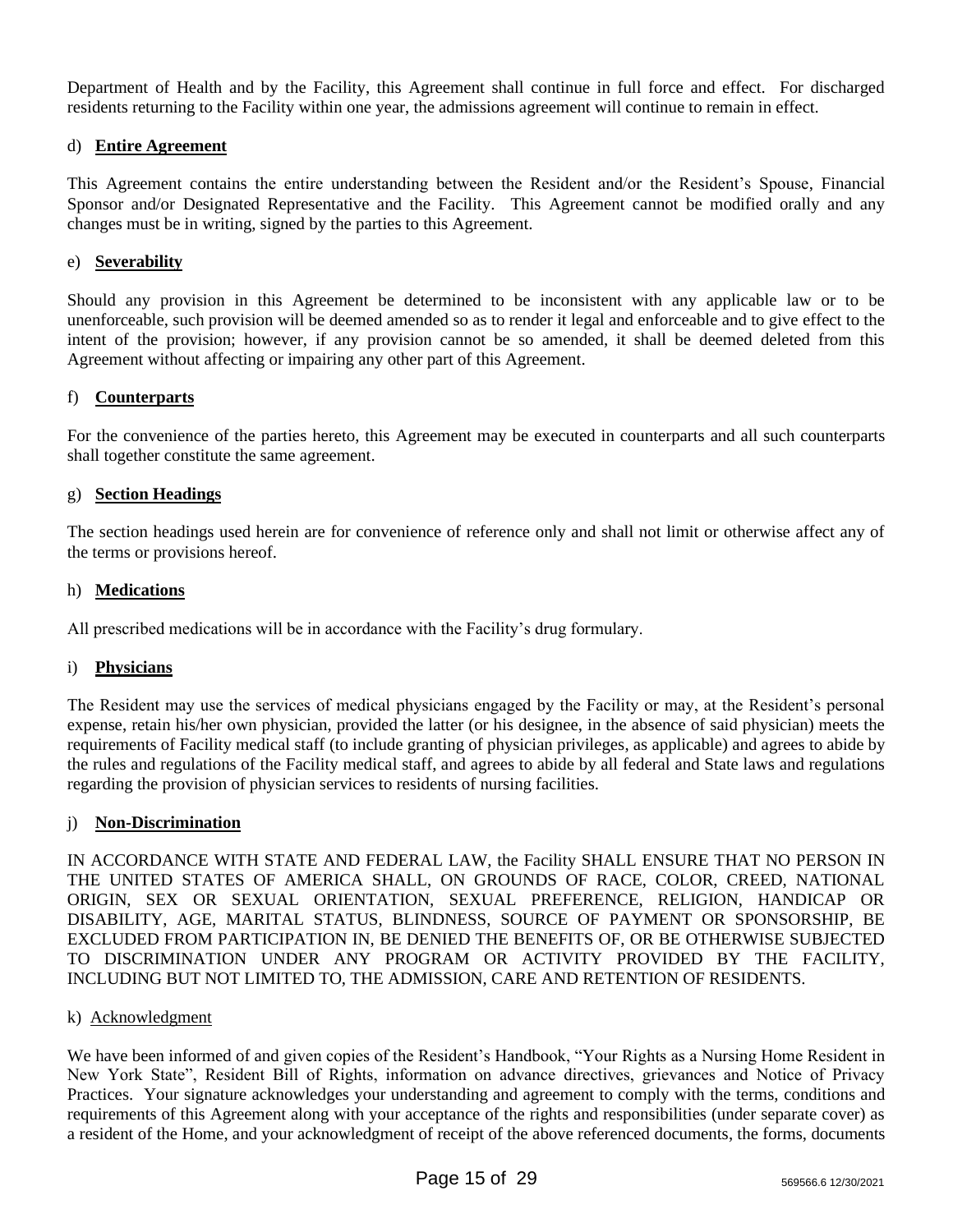and information referred to below and the executed copy of this Agreement.

**By execution of this Agreement, Resident, Resident's Spouse, Financial Sponsor and/or Designated Representative acknowledge receipt of this Admission Agreement and the following documents and information:**

## **Authorization Forms**

- 1. Consent to Photography
- 2. Pharmacy Billing Letter / Signature on file
- 3. Appointing your Health Care Agent: New York State's Health Care Proxy
- 4. Do Not Resuscitate Orders: A Guide for Patients and Families
- 5. HIPAA Policies and Procedures / Notice of Privacy Practices
- 6. Hospital Request Form
- 7. Bed Reservation Policy
- 8. Medicare Benefits Payment Authorization Form
- 9. Pneumonia Vaccine (PPV)
- 10. Funeral Arrangements
- 11. Request for Personal Allowance Account Consent Form
- 12. Notification of R. U. G. S. Category
- 13. Visitors' Rules and Regulations
- 14. Notice of Discharge/Transfer
- 15. Assignment of Benefits Form

#### **Medicaid Process / Private Forms**

- 16. Financial Questionnaire/MAP-3043 and MAP-3044
- 17. Appointment of Authorized Representative & Consent to Release Information
- 18. Change of Address
- 19. Bank Direct Deposit
- 20. Medicaid Applicant Documentation List (no family signature required)
- 21. NAMI Calculation form (no family signature required)

## **General information**

- 22. MCH Staff Services (Nursing Services)
- 23. Interdisciplinary Team Care Plan Meetings
- 24. Family Council Meetings
- 25. Clothing List for New Residents
- 26. Personal Belongings
- 27. Beauty Parlor and Barber Price List
- 28. Veteran Affairs & Local Veterans offices

#### **Policies and Procedures of Facility**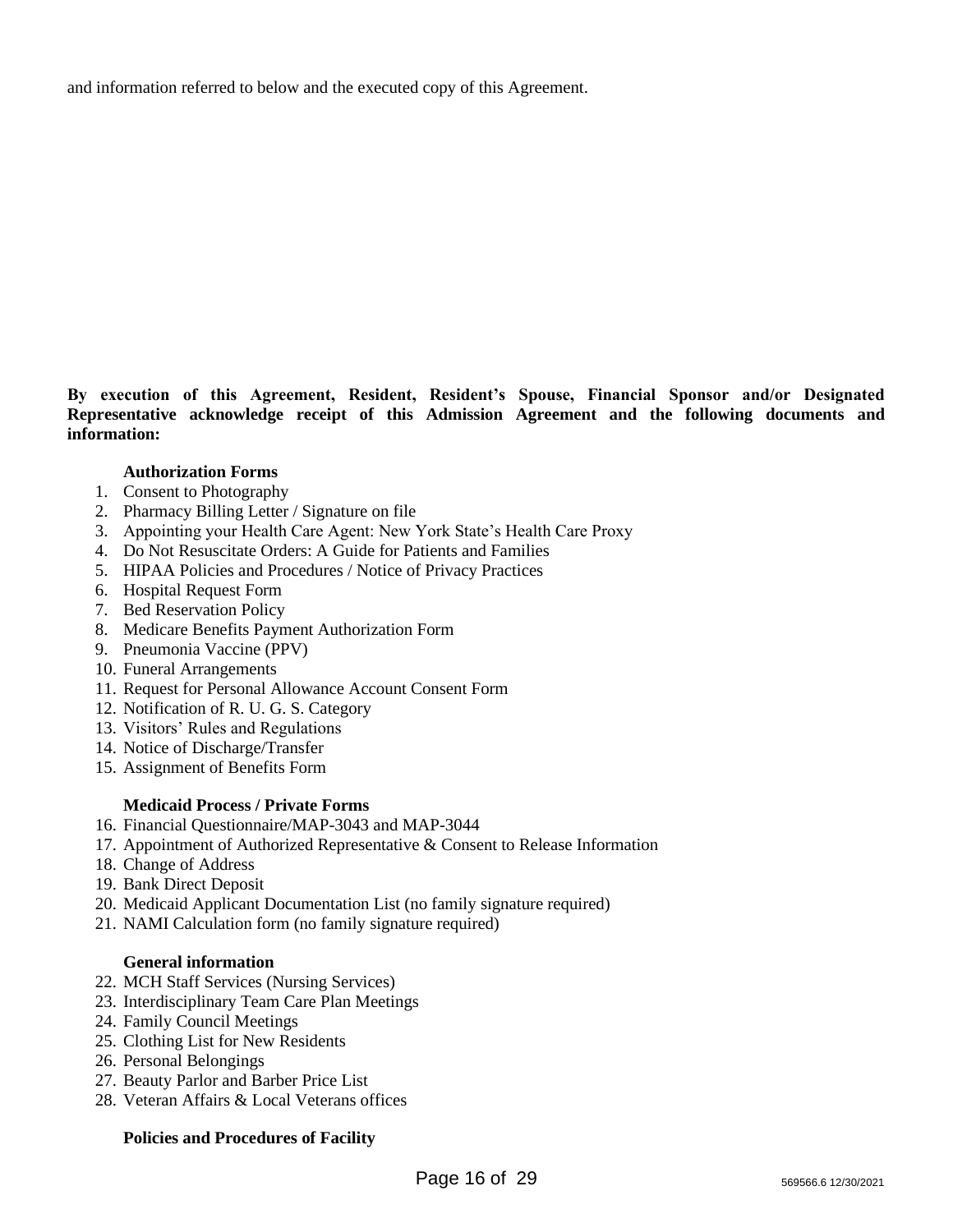- 29. Resident Complaint, Suggestion Grievance Process (family signature required)
- 30. Statement of Resident's Rights
- 31. Advance Directives
- 32. Patient Abuse and Neglect
- 33. Planning in Advance for your Medical Treatment
- 34. Smoking Policy
- 35. Statement regarding the use of the Medicare Minimum Data Set (MDS) and the Privacy Act of 1974
- 36. Schedule of Charges for Ancillary Services (Attachment A)
- 37. Information about Medicare and Medicaid eligibility (Attachment B)
- 38. Information about risk/benefits of immunization (Pneumovax, Flu)
- 39. Policy granting of physician privileges

THE UNDERSIGNED HAVE READ, UNDERSTAND AND JOINTLY AND SEVERALLY AGREE TO BE LEGALLY BOUND BY THE TERMS AND CONDITIONS AS SET FORTH HEREIN, AND IN ALL ADDENDA TO THIS AGREEMENT.

## ACCEPTED:

| Date | Signature of Resident                                                                                                   | <b>Print Name</b><br><b>Print Name</b> |  |
|------|-------------------------------------------------------------------------------------------------------------------------|----------------------------------------|--|
| Date | <b>Signature of Witness</b>                                                                                             |                                        |  |
|      | * If Resident is unable to sign due to physical limitations, Resident should affix an "X" in the presence of a witness. |                                        |  |
| Date | Signature of DESIGNATED<br><b>REPRESENTATIVE</b>                                                                        | <b>Print Name</b>                      |  |
| Date | Signature of SPOUSE                                                                                                     | <b>Print Name</b>                      |  |
| Date | Signature of FINANCIAL SPONSOR                                                                                          | <b>Print Name</b>                      |  |
| Date | Signature of FACILITY'S<br><b>REPRESENTATIVE</b>                                                                        | <b>Print Name</b>                      |  |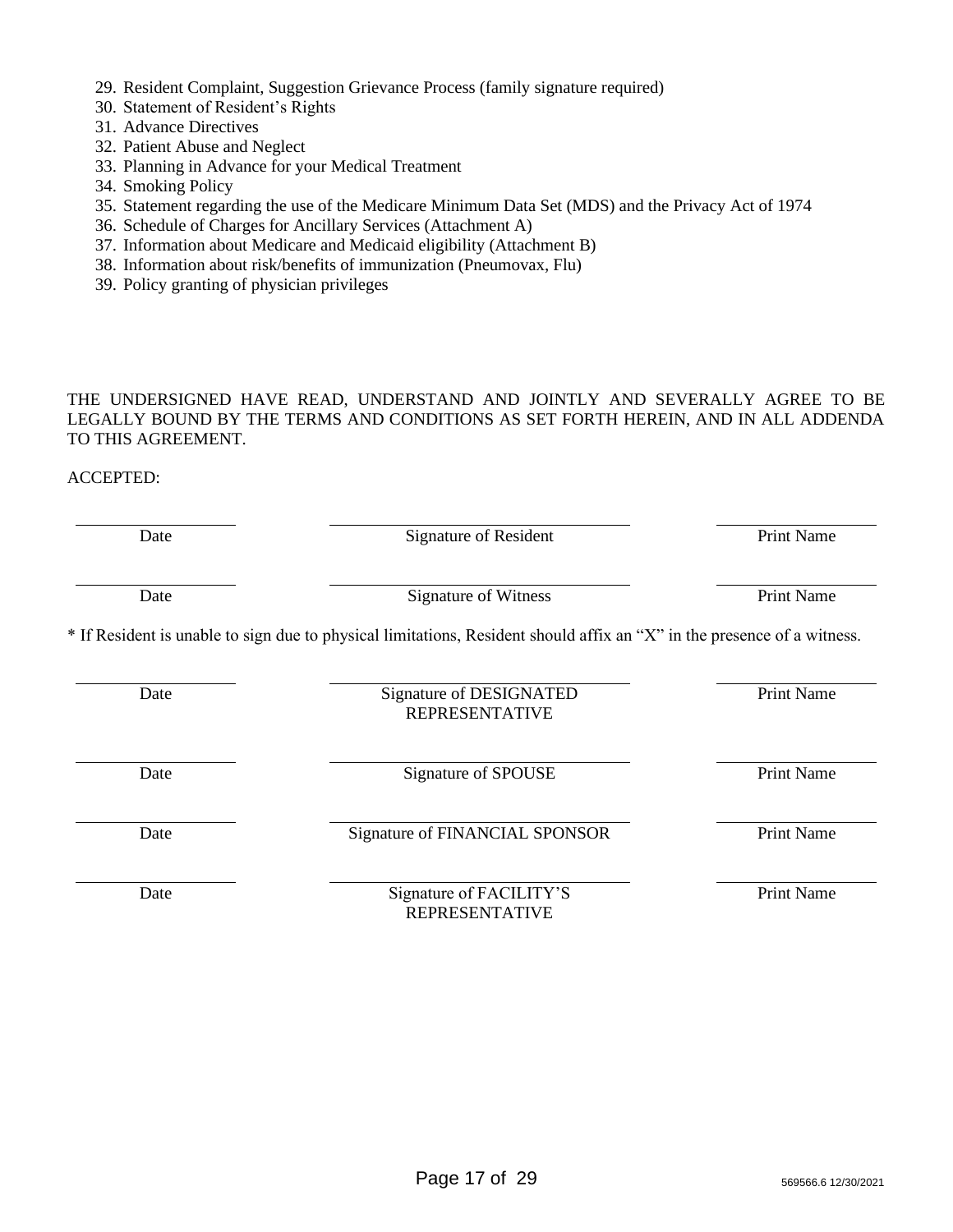#### **ADDITIONAL CLINICAL SERVICES**

#### **THE FOLLOWING ADDITONAL CLINICAL SERVICES ARE AVAILABLE TO ALL RESIDENTS. THE CHART BELOW DESCRIBES MEDICARE, MEDICAID AND PRIVATE RATE COVERAGE OF THESE SERVICES.**

| <b>Services</b>                        | <b>Medicare Part</b><br>A | <b>Medicare Part B</b> | <b>Medicaid</b> | <b>Private Pay</b><br>(When Not Covered by<br><b>Medicare or Medicaid)</b> |
|----------------------------------------|---------------------------|------------------------|-----------------|----------------------------------------------------------------------------|
| <b>Attending Physician</b>             | Not Covered               | Covered                | Covered         | Physician Bills Patient                                                    |
| Physical Therapy Restorative           | Covered                   | Covered (4)            | Covered         | Medicare Fee Schedule                                                      |
| Physical Therapy Maintenance           | Covered                   | Not Covered            | Covered         | Medicare Fee Schedule                                                      |
| Occupational Therapy Restorative       | Covered                   | Covered (4)            | Covered         | Medicare Fee Schedule                                                      |
| Occupational Therapy Maintenance       | Covered                   | Not Covered            | Covered         | Medicare Fee Schedule                                                      |
| Speech Therapy Restorative             | Covered                   | Covered                | Covered         | Medicare Fee Schedule                                                      |
| Speech Therapy Maintenance             | Covered                   | <b>Not Covered</b>     | Covered         | Medicare Fee Schedule                                                      |
| <b>Opthamalmology Services</b>         | Varies (5)                | Varies (5)             | Varies (5)      | <b>Billed Direct to Patient</b>                                            |
| <b>Audiology Services</b>              | Varies (5)                | Varies (5)             | Varies (5)      | <b>Audiologist Bills Patient</b>                                           |
| Dental                                 | Not Covered               | Not Covered            | Covered         | Not Included                                                               |
| Pharmaceuticals                        | Covered                   | Not Covered            | Covered         | Not Included                                                               |
| Oxygen                                 | Covered                   | Not Covered            | Covered         | Included                                                                   |
| Oxygen Supplies                        | Covered                   | Not Covered            | Covered         | Included                                                                   |
| <b>Enteral Nutrition - Supplements</b> | Not Covered               | Covered $(1,4)$        | Covered         | Medicare Fee Schedule (2)                                                  |
| <b>Enteral and Parenteral Supplies</b> | Covered                   | Covered $(1.4)$        | Covered         | Medicare Fee Schedule (2)                                                  |
| <b>Primary Surgical Dressings</b>      | Covered                   | Covered $(1,4)$        | Covered         | Medicare Fee Schedule (2)                                                  |
| <b>Urological Supplies</b>             | Covered                   | Covered $(1,4)$        | Covered         | Medicare Fee Schedule (2)                                                  |
| <b>Tracheostomy Supplies</b>           | Covered                   | Covered $(1.4)$        | Covered         | Medicare Fee Schedule (2)                                                  |
| <b>Ostomy Supplies</b>                 | Covered                   | Covered $(1,4)$        | Covered         | Medicare Fee Schedule (2)                                                  |
| Prosthetics and Orthotics              | Covered                   | Covered $(1,4)$        | Covered         | Medicare Fee Schedule (2)                                                  |
| Laboratory                             | Covered                   | Covered $(1,4)$        | Covered         | Medicare Fee Schedule (3)                                                  |
| X-Ray                                  | Covered                   | Covered $(1,4)$        | Covered         | Medicare Fee Schedule (3)                                                  |
| <b>EKG</b>                             | Covered                   | Covered $(1,4)$        | Covered         | Medicare Fee Schedule (3)                                                  |
| <b>EEG</b>                             | Covered                   | Covered $(1,4)$        | Covered         | Medicare Fee Schedule (3)                                                  |
| Ambulance                              | Covered                   | Covered $(1,4)$        | Covered $(1)$   | Medicare Fee Schedule (3)                                                  |
| Ambulette                              | Not Covered               | Not Covered            | Varies (5)      | Fee Basis (3)                                                              |

If your stay is covered under Medicare Part A:

- Medicare will pay up to 100 days for your stay (assuming eligibility criteria are met and benefits are still available.
- Co-insurance payments for 2022 are \$194.50 per day for day 21 to day 100.

\*\*It is the responsibility of the Resident, Resident's Spouse, Financial Sponsor and/or Designated Representative to verify co-insurance coverage of any secondary insurance by contacting the insurance carrier and notifying Desiree at (718) 732-7126

If you are covered by Medicare Part B, for 2022:

- Annual Medicare Part B Deductible is \$233.00.
- The average 2022 Medicare Part B Premium for those "held harmless" from any increase in premiums is \$170.10. Beneficiaries not subject to the "hold harmless" provision pay less. Medicare Part B beneficiaries not subject to the "hold harmless" provision are those not collecting Social Security benefits, those who enroll in Part B for the first time in 2017, dual eligible beneficiaries who have their premiums paid by Medicaid and beneficiaries who pay an additional income-related premium.
- Co-Insurance payments are 20% of the approved Medicare Part B Charge for all Part B covered services.
- Occupational therapy benefits are capped at a total of \$**2,150.00** per year (including co-insurance).
- Physical and speech therapy benefits (combined) are capped at a total of **\$2,150.00** per year (including co-insurance).
- Beneficiary may qualify for the Therapy Cap Exception Process. However, if your request for additional services above the therapy is denied, you will be responsible for 100% of the Medicare Approved Charge once the cap is reached.
- (1) May be billed by outside vendor DMERC or Intermediary.
- (2) Billed by Facility.
- (3) Billed directly by Provider or Vendor.
- (4) Patient/Resident responsible for co-insurance and deductible.
- (5) Coverage depends on services provided.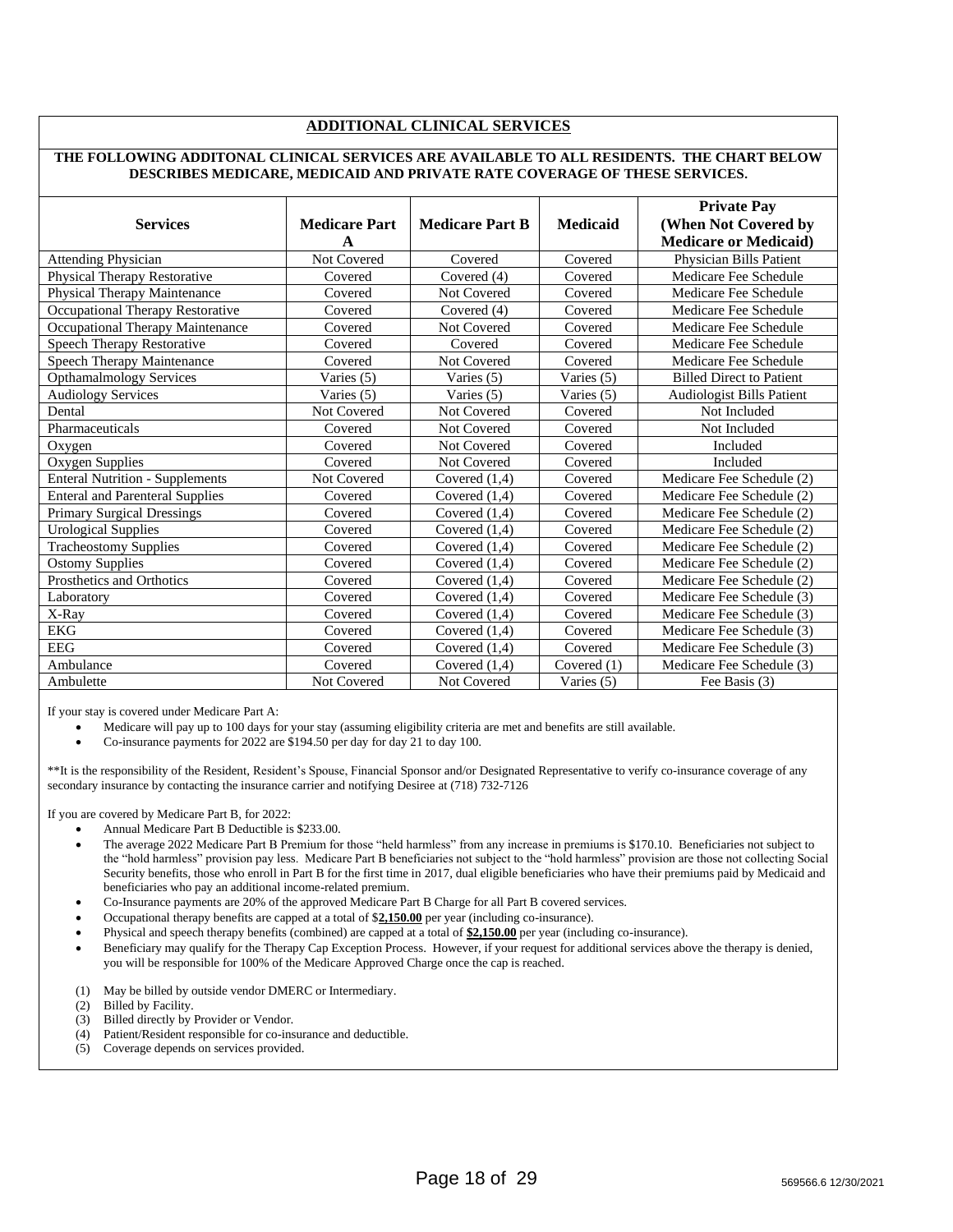## **ATTACHMENT "A"**

## BASIC SERVICES

## **THE FOLLOWING ITEMS AND SERVICES ARE AVAILABLE TO ALL RESIDENTS AND ARE INCLUDED IN THE MEDICARE PART A, BASIC MEDICAID, AND THE PRIVATE PAY ROOM AND BOARD RATE:**

- Board, including therapeutic or modified diets as prescribed by a physician;
- Lodging; a clean, healthful, sheltered environment, properly outfitted;
- 24-hours-per-day nursing care;
- Use of all equipment, medical supplies and modalities for everyday care, notwithstanding the quantity usually used in the everyday care of nursing home residents, including but not limited to catheters, dressings\*, pads, hypodermic syringes and needles, irrigation outfits, and so forth
- Fresh bed linen, as required, changed at least twice weekly, including sufficient quantities of necessary bed linen or appropriate substitutes changed as often as required for incontinent residents;
- Hospital gowns or pajamas as required by the Resident's clinical condition, unless the Resident, next of kin or sponsor, elects to furnish them; and laundry services for these and other launderable personal clothing items;
- General household medicine cabinet supplies, including but not limited to non-prescription medications, materials for routine skin care, oral hygiene, care of hair, and so forth, except when specific items are medically indicated and prescribed for exceptional use for a specific resident;
- Assistance and/or supervision, when required, with activities of daily living, including but not limited to toileting, bathing, feeding, and ambulation assistance;
- Services, in the daily performance of their assigned duties, by Facility staff members concerned with resident care;
- Use of customarily stocked equipment, including but not limited to crutches, walkers, wheelchairs or other supportive equipment, including training in their use when necessary, unless such items are prescribed for exceptional use for a specific resident. "Customarily stocked equipment" excludes prosthetics;
- Therapeutic recreation (Activities) program, including but not limited to a planned schedule of recreational, motivational, social and other activities; together with the necessary materials and supplies to make the Resident's life more meaningful;
- Social Services, as needed:
- Complete dental examination upon admission and annually thereafter;
- Arrangements for opportunities for religious worship and counseling for Residents requesting such services; and
- Kosher food or food products prepared in accordance with the Hebrew Orthodox religion requirements when the resident, as a manner of religious belief, desire to observe Jewish dietary law.

\*If these items or services are necessary for other than routine treatment, they may not be included in the basic Medicaid and Private Pay room and board rate and may be billable to the Resident, Medicare Part B or other third party insurance.

# **IF YOU HAVE ANY QUESTIONS REGARDING CHARGES AND BILLING, PLEASE FEEL FREE TO**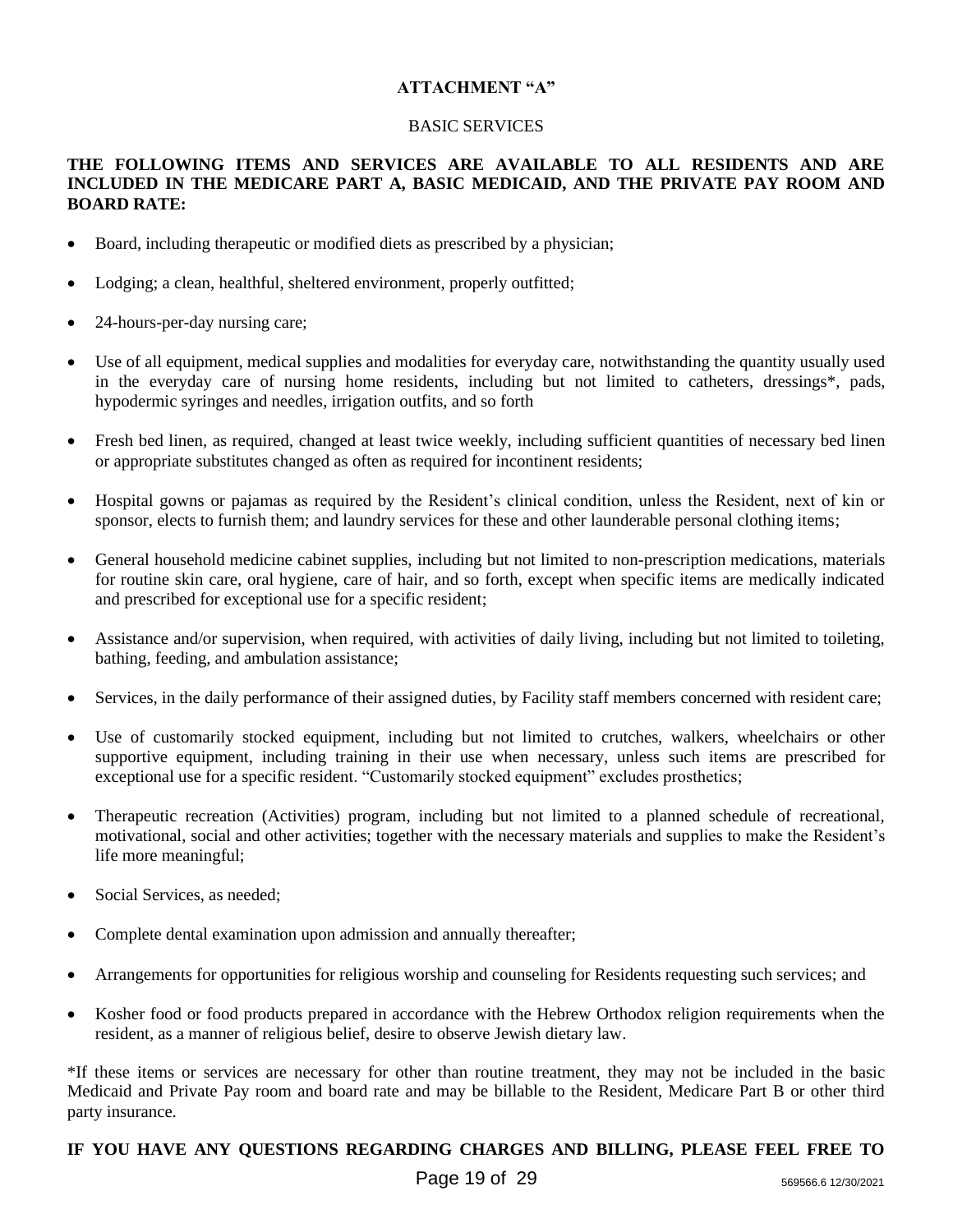# **CONTACT THE ACCOUNTS RECEIVABLE OFFICE.**

The Basic Private Daily Rate does not include:

- a. Ambulance or transportation services;
- b. Physician services and consultation fees;
- c. Prescription Medication;
- d. Physical therapy, occupational therapy, speech therapy, audiology services;
- e. Podiatry and ophthalmology;
- f. Electrocardiograph, X-ray, or laboratory tests or professional fees for same;
- g. Denture, eyeglasses, contact lenses, hearing aids, or similar personal items;
- h. Special nursing or personal care supplies not considered routine;
- i. Supportive equipment such as walkers, canes and wheelchairs when these are prescribed by a physician for the regular and sole use by the specific Resident;
- j. Dental services, including oral hygiene care and routine and twenty-four (24) hour emergency dental care;
- k. Oxygen;
- l. General household medicine cabinet supplies, including but not limited to non-prescription medications, materials for routine skin care, oral hygiene, care of hair, etc. when medically indicated and prescribed for an exception use;
- m. ; and
- n. Those items and services listed as additional non-clinical services.

# **MEDICARE COVERED SERVICES**

1.1. The Federal Medicare program is divided between payment for (1) post-hospitalization skilled nursing facility care, generally referred to as Part A; (2) supplemental medical and health benefits, generally referred to as Part B; (3) Medicare Advantage Plans generally known as Part C; and (4) prescription drug benefit plans known as Part D. However, if you meet the criteria for coverage under Medicare Part A, payment for basic and certain ancillary services will be made by the Medicare program for additional services less any co-insurance or deductible obligations.

1.2 The Home accepts Medicare Part A benefits and applicable co-insurance and deductible as payment in full: (1) for all the items listed under Basic Services described above; (2) except as set forth in 1.3 below and (3) any other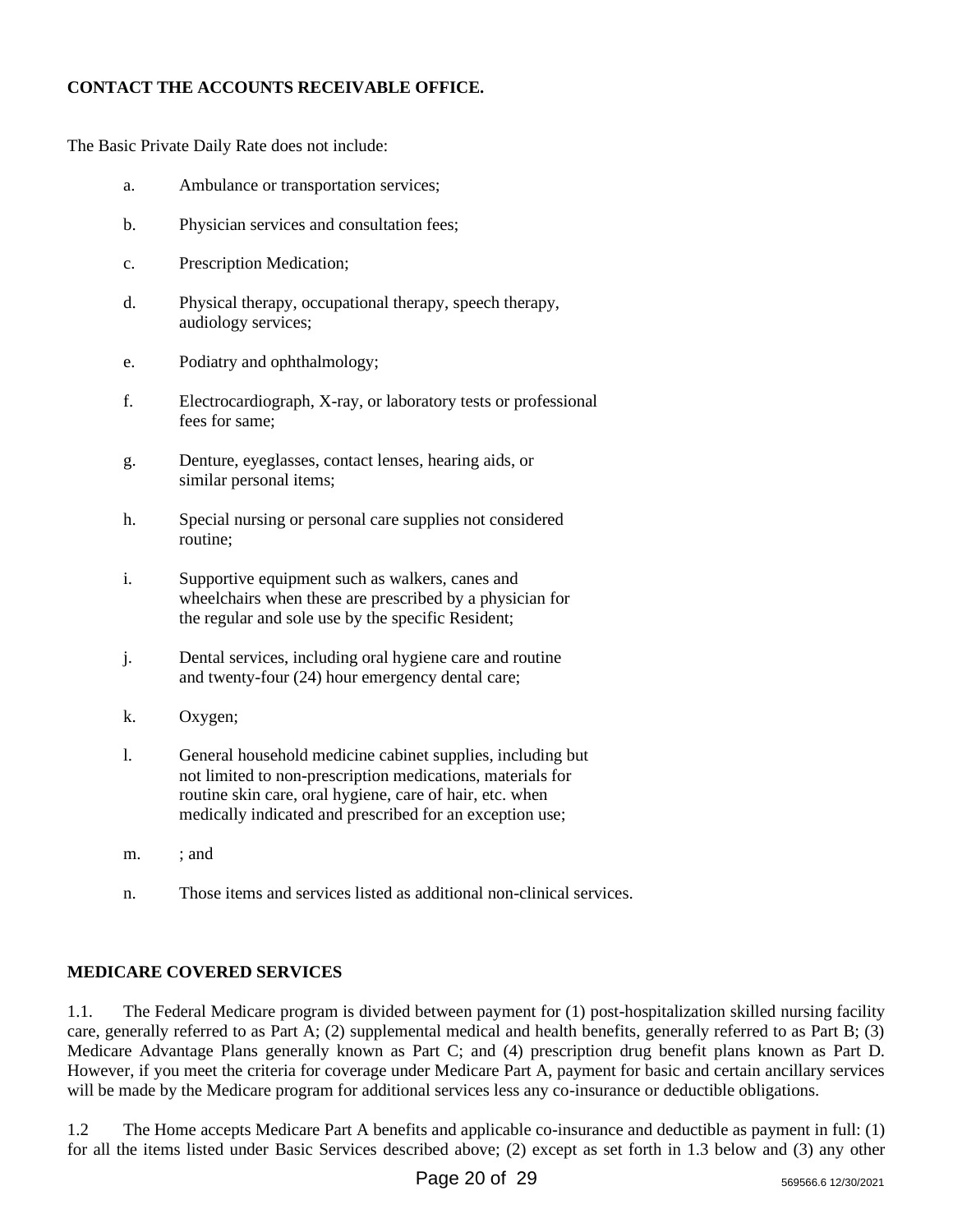items or services required by the Resident's care plan excluding those items or services set forth below regarding Additional Non-Clinical Services. Certain ancillary items are also covered in full under the Medicare Part A benefit. These items include:

- (a) physical therapy;
- (b) occupational therapy;
- (c) speech therapy;
- (d) audiology services;
- (e) prescription medication;
- (f) oxygen;
- (g) support equipment and general medicine cabinet supplies; and
- (h) electrocardiograph, radiology (technical only) and laboratory tests.

1.3. Any ancillary or charge-based services or items provided by the Home which are not covered or payable under the Medicare Part A benefit will be charged to the Resident or billed to Medicare Part B or Third-party insurer as applicable.

Items not covered or paid by Medicare Part A are:

- a. the professional component of physician services;
- b. services of a physician's assistant working under a physician's supervision;
- c. services of nurse practitioners and clinical nurse specialists working in collaboration with a physician;
- d. services of a qualified psychologist;
- e. hospice services provided by a certified hospice pursuant to a contract with the Home;

f. home dialysis supplies and equipment, self-care home dialysis support services and institutional dialysis services and supplies;

g. erythropoietin;

h. ambulance services not provided in conjunction with the Resident's stay at the Home, i.e., ambulance trips that occur at either the beginning or end of the Resident's stay;

- i. The following drugs and biologicals:
	- 1. vaccinations for pneumococcal pneumonia;
	- 2. vaccination for hepatitis B;
	- 3. vaccination for influenza;
- j. dental services;
- k. Ambulance services furnished in conjunction with renal dialysis;
- l. Certain chemotherapy items and chemotherapy administration services;
- m. Certain radioisotope services; and
- n. Certain customized prosthetic devices.

Descriptions of these items will be provided upon request.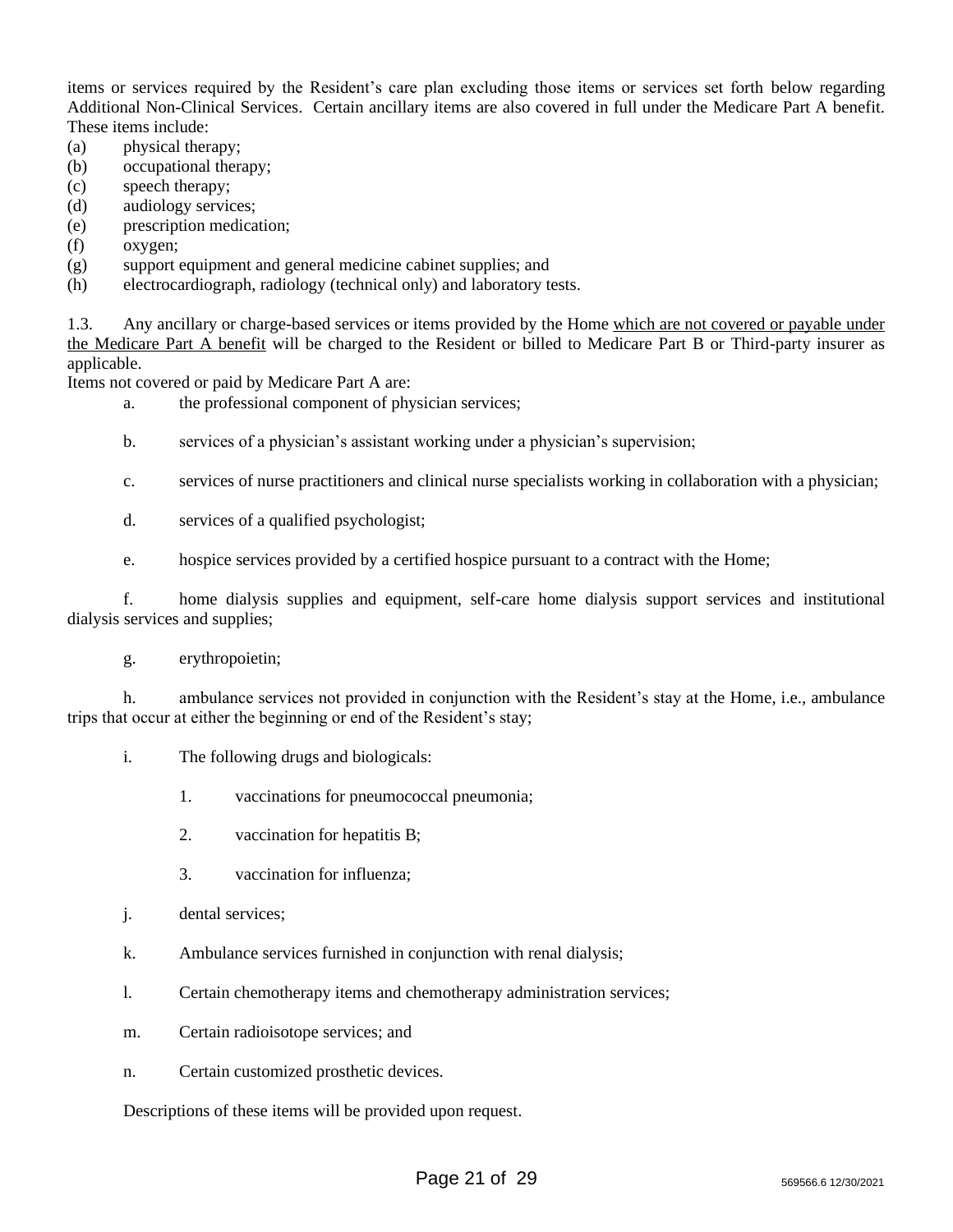1.4 Items listed above (not covered as part of the private pay or daily basic rate) which are not covered under the Medicare Part A benefit will be charged to the Resident or billed to Medicare Part B (where covered) or to other third party insurance (where such coverage is available to the Resident).

1.5 Medicare Part A coverage is generally limited to the first one hundred (100) days of your stay at the Home. The Medicare Part A program imposes a co-insurance and/or deductible obligation on you. You are responsible for payment to the Home of any co-insurance and/or deductible obligations under the Medicare Part A program. The Home will invoice the co-insurance and/or deductible obligation on a monthly basis and you will be responsible to pay such invoice within ten  $(10)$  days.

1.6. Medicare Part A Residents shall assure that the Home is kept aware of any outside health care providers whom the Resident may see outside of the Home. For example, if the Resident visits a personal physician during his or her Part A stay where diagnostic testing is ordered certain technical services are provided, the **Resident may be financially responsible for the cost of such testing or services if they are not pre-approved and coordinated by your care planning team and your attending physician here at the Home**.

The Home provides the services required by the Resident's plan of care either directly through staff or pursuant to written arrangements with other health care providers. As part of Resident's admission, he or she consents and agrees to receive those services required by the plan of care as may be arranged under the Home's auspices. Accordingly, if the Resident goes outside of these arrangements, the Resident and/or his or her Designated Representative will be solely and absolutely responsible for the cost of any medical, diagnostic or other health service or item which are privately arranged. In the event that Resident or his or her Designated Representative and/or family privately arranges for any such medical, diagnostic or other health services or items, please advise the outside provider of such services that they may NOT be able to bill Medicare or the Home. As noted, under these circumstances, the Resident/ Designated Representative and family are solely responsible for the cost of such services.

1.7 Medicare Part D Eligible Residents. The Home arranges for prescription drugs included within the care plan for all Residents through a specific vendor pharmacy as required and allowed for by law. A Resident who is eligible for Medicare Part D coverage agrees to enroll in a Medicare Part D prescription drug plan (PDP) which has a contract with the Home's vendor pharmacy ("Vendor Pharmacy PDP") on the following time frames:

a. at or prior to the time of admission, (if eligible at such time), or

b. during the month the Resident first becomes eligible for Medicare Part D coverage, if such eligibility occurs after the date of admission.

1.8 The Resident and/or the Resident's Designated Representative agree to fully cooperate In the enrollment process, including, but not limited to: (1) disenrolling from the Medicare Part D PDP in which the Resident may be enrolled at the time of admission, to the extent such PDP does not have a contact with the Home's vendor pharmacy; (2) requesting any required disenrollment/enrollment forms from a Medicare Part D prescription drug plan; and (3) timely completing and submitting an enrollment form with a Vendor Pharmacy PDP. To the extent permitted by applicable law, the Home will provide assistance to the Resident and/or the Designated Representative in the Medicare Part D enrollment process.

1.9 The Resident and/or the Designated Representative will ensure that the Resident maintains continuous coverage under Medicare Part D with a Vendor Pharmacy PDP for the duration of the Resident's stay at the Home, including, but not limited to, payment of any required Medicare Part D premium.

1.10 The following terms will apply with regard to the Resident's payor status as private pay, Medicare and Medicaid:

a. Private Pay Resident Eligible for Medicare Part D Coverage. The Resident and/or the Designated Representative is liable and responsible for all required prescription medication costs and payments under the Medicare Part D program, including, but not limited to, co-payments, deductibles and prescription medication costs that standard beneficiaries are required to pay once the initial coverage limit of is reached (currently \$**4,020.00**). The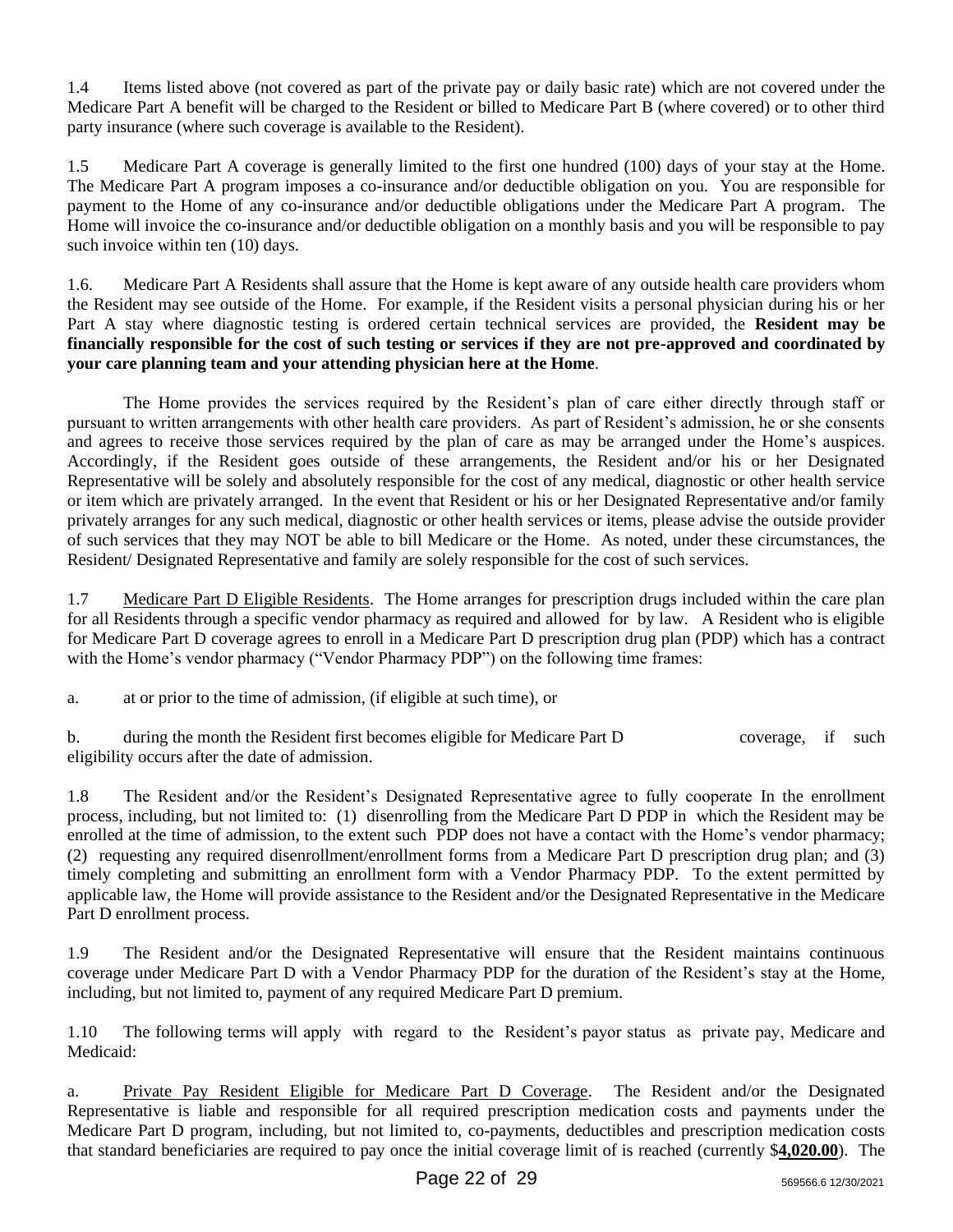Resident and/or Designated Representative is liable and responsible for the cost of any and all prescription medications not covered by the Resident's Vendor Pharmacy PDP, to the extent not otherwise covered under the Medicare Part D program.

If a Resident fails to enroll in a Vendor Pharmacy PDP or disenrolls or is disenrolled from such a Vendor Pharmacy PDP, the Resident will be liable and responsible for prescription medication costs to the same extent as a Private Pay Resident without Medicare Part D coverage (See subsection b. below). Home has no financial liability for prescription medication costs incurred on behalf of the Resident and, to the extent Home incurs financial liability for such costs, the Resident and/or Designated Representative agree to reimburse and indemnify the Home for all such costs.

b. Private Pay Resident without Medicare Part D Coverage. The Resident and/or the Designated Representative is fully liable and responsible for all prescription medication costs incurred on behalf of the Resident, including, but not limited to, any required third-party insurance co-payments, deductibles, or co-insurance amounts. Home has no financial liability for prescription medication costs incurred on behalf of the Resident and, to the extent the Home incurs financial liability for such costs, the Resident and/or Designated Representative agree to reimburse and indemnify the Home for all such costs.

c. Medicare Part A Resident. Prescription medication costs are included in Home's Medicare Part A rate. When Medicare Part A coverage ceases, the Resident and/or Designated Representative will be responsible for prescription medication costs to the extent required by the Resident's status under subsections a, b, d, or e.

d. Medicaid Only Resident. A Medicaid only Resident is a Resident who is eligible for Medicaid but not eligible for Medicare Part D coverage. Prescription medication costs incurred on behalf of the Resident are included in Home's Medicaid rate or, to the extent not so included, are paid for by Medicaid.

e. Medicaid Resident Eligible for Medicare Part D Coverage. Prescription medication costs covered by the Vendor Pharmacy PDP are fully covered under the Medicare Part D program. However, to the extent that the Resident or the Designated Representative incur costs not covered by the Vendor Pharmacy PDP and which are in excess of what Medicaid will cover, the Home has no financial liability for prescription costs covered by the Vendor Pharmacy PDP. The Resident and Designated Representative are liable for the costs of prescription medication not covered by the Vendor Pharmacy PDP, to the extent not otherwise paid for by Medicaid.

1.11 It is important that we provide notice of your status here at the Home to our Vendor Pharmacy to assure continued and uninterrupted prescription drug coverage. This will include the provision of your Part D enrollment information, your status under Medicaid and periods during your stay which may be covered by Medicare's post hospitalization benefit under Part A. You agree to provide information concerning your PDP enrollment and such other information as required by our Vendor Pharmacy in order to assure proper payment for prescription drugs furnished to you at the Home.

# **MEDICAID COVERED SERVICES**

2.1 If you meet the criteria for eligibility under the New York State Medical Assistance Program (Medicaid), the State Medicaid program will pay for most services provided to you at the Home. This section will describe such services and will outline your personal payment responsibilities.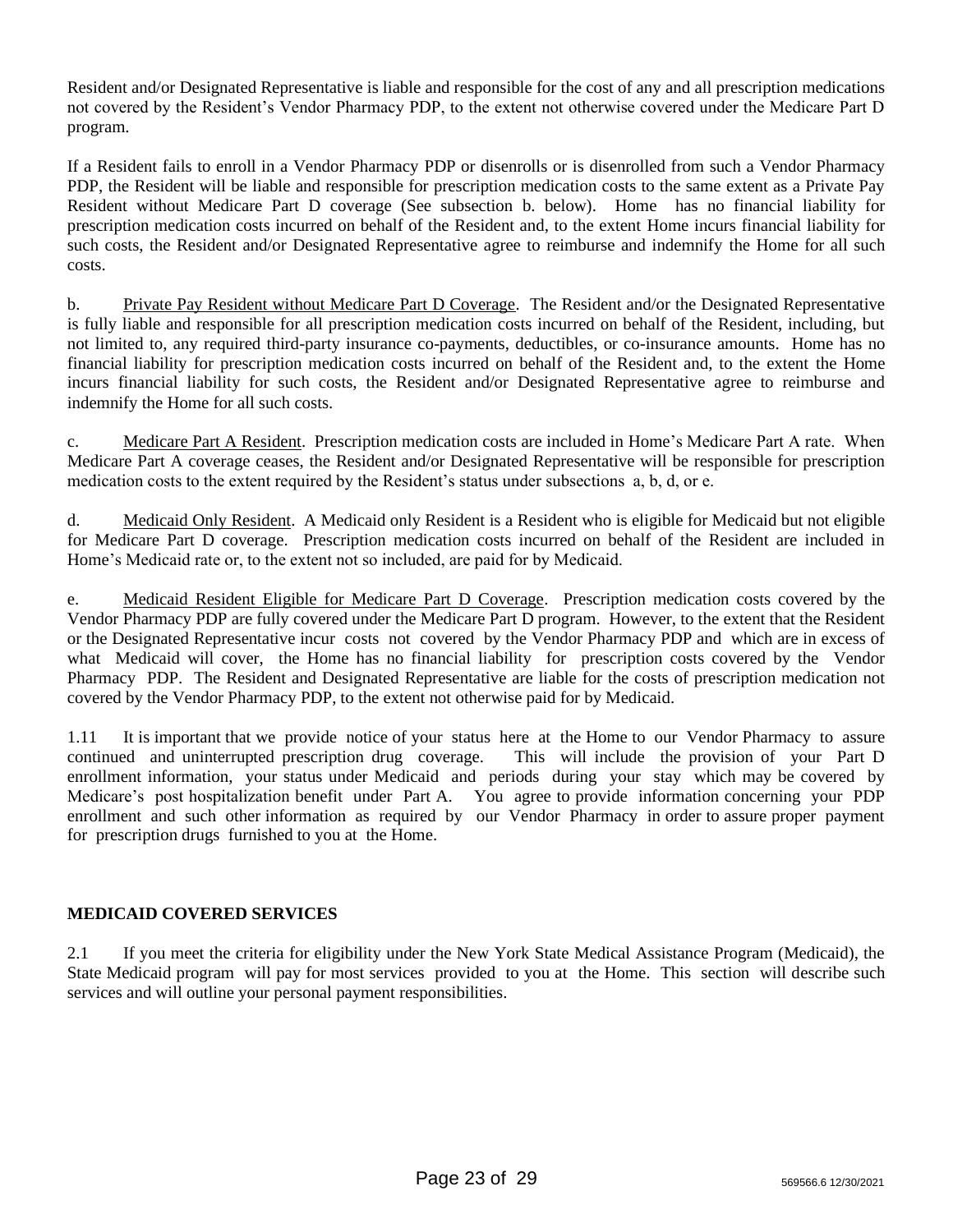2.2 The Home accepts Medicaid as payment in full for the basic services items as set forth above, as well as the following Ancillary services:

- a. Oral hygiene care and routine and twenty-four (24) hour emergency dental care;
- b. Pharmaceutical services when not covered by Medicare Part D or other plans;
- c. Physical therapy services, as prescribed by a physician, administered by or under the direct supervision of a qualified physical therapist;
- d. Occupational therapy services, as prescribed by a physician, administered by or under the direct supervision of a qualified occupational therapist;
- e. Speech pathology services, as prescribed by a physician, administered by or under the direct supervision of a qualified speech pathologist.

2.3 Residents who are not eligible for a Medicare Part A stay or determined to be eligible for Medicaid benefits, agree to pay the designated private pay or daily basic rate for as long as personal funds allow. This is known as a "Spend Down" period. It is essential that Residents and their Designated Representatives (who manage or control the Resident's funds) provide financial information to the Home as necessary to assure that a proper source of payment exists for the Resident's care at the Home. The Resident and Designated Representative agree to provide such information upon request using the forms provided by the Home periodically during the Resident's stay.

2.4 The Home must be notified at least three months prior to the Resident's personal funds becoming exhausted. The Resident or his/her Designated Representative will duly and timely apply for medical assistance. In the event medical assistance coverage is denied, the Resident is obligated to pay the basic Private Rate up to the time the Resident is determined eligible for medical assistance by the local, state or federal agency.

2.5 Where a Designated Representative or other individual has control of Resident income, assets, resources or funds, that individual agrees to remit such income, assets, resources and funds (as well as all funds required under any spend down period) to the Home.

2.6 Medicare Part B covered items to the extent not covered in the Medicaid rate will be billed to the third party payor or insurance carrier by the Home or the vendor providing the service.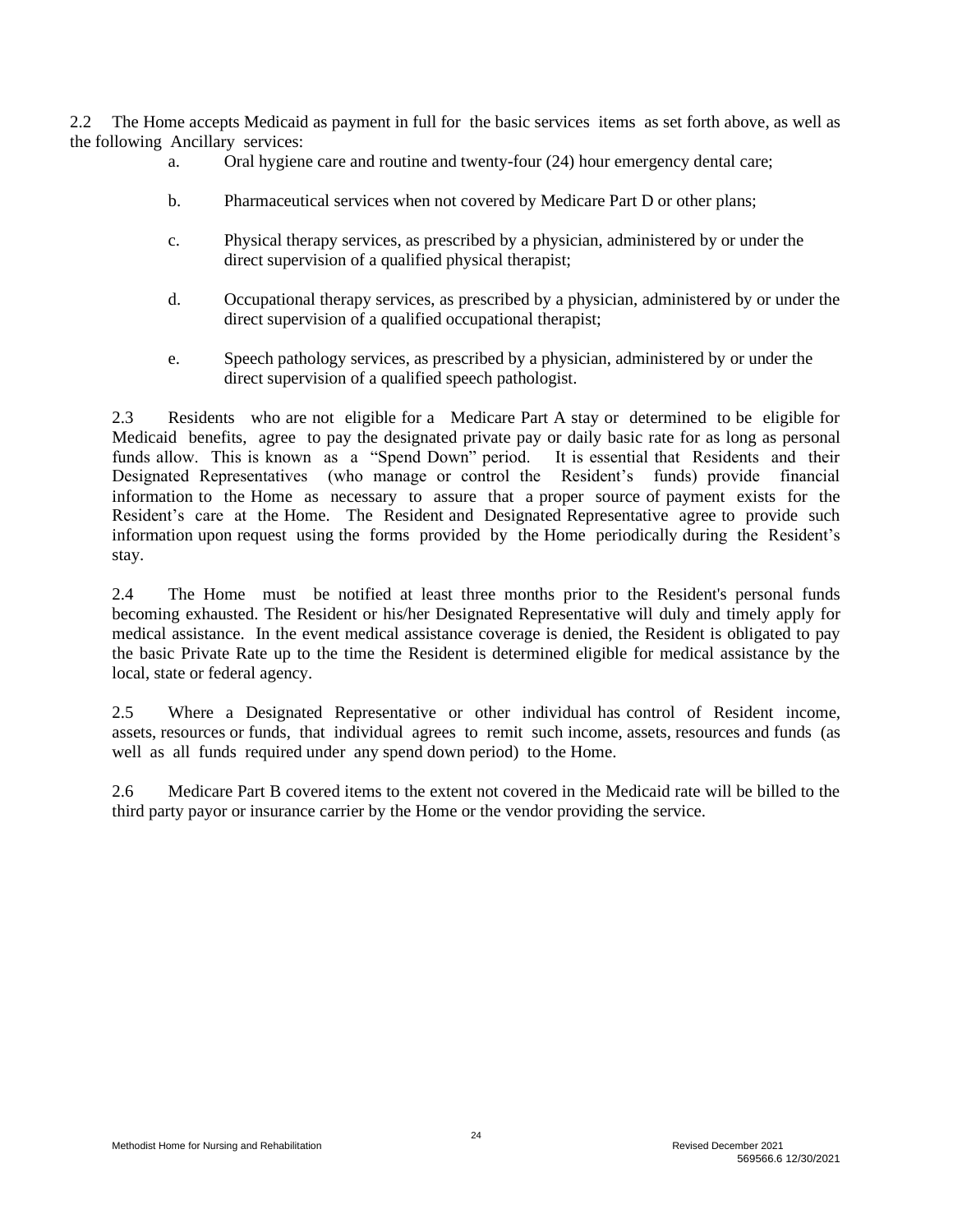#### **ADDITIONAL NON-CLINICAL SERVICES**

## **THE FOLLOWING ADDITIONAL NON-CLINICAL SERVICES ARE AVAILABLE TO ALL RESIDENTS AND IF REQUESTED BY THE RESIDENT, RESIDENT'S SPOUSE, FINANCIAL SPONSOR AND/OR DESIGNATED REPRESENTATIVE, WILL BE CHARGED TO THE RESIDENT:**

- Telephone, including cellular phone;
- Television/radio, personal computer or other electronic device for personal use, including cable services;
- Personal comfort items including smoking materials, notions and novelties, and confections;
- Cosmetic and grooming items and services, in excess of those for which payment is made under Medicaid, Medicare, or other insurance programs;
- Personal clothing, personal reading matter, gifts purchased on behalf of a Resident, flowers and plants;
- Costs to participate in social events, special meals and entertainment offered off the premises and outside the scope of the Activities program provided by the Home required under applicable Department of Health Regulations, as well as any related transportation services;
- Non-covered special care services, such as private duty nurses and/or aides;
- Specially prepared or alternative food requested instead of the food generally prepared by the Facility and the requested food costs more than the food prepared for other residents, except, (i) for Medicare Part A and Medicaid residents only, special foods and meals, including medically prescribed dietary supplements, ordered by the Resident's attending physician or nurse practitioner; and (ii) menu items that reflect the religious, ethnic and cultural population at the Facility, such as Kosher foods;
- Personal dry cleaning;
- Specialized cleaning of Resident furniture or personal items when the use of outside services are required;
- Newspapers and periodicals;
- Non-routine Beauty/Barber Parlor services not provided by staff of Home.
- Any other services which are in excess of what is covered under Medicaid or paid for during a Medicare Part A stay.

## **IF YOU HAVE ANY QUESTIONS REGARDING CHARGES AND BILLING, PLEASE FEEL FREE TO CONTACT THE BUSINESS OFFICE.**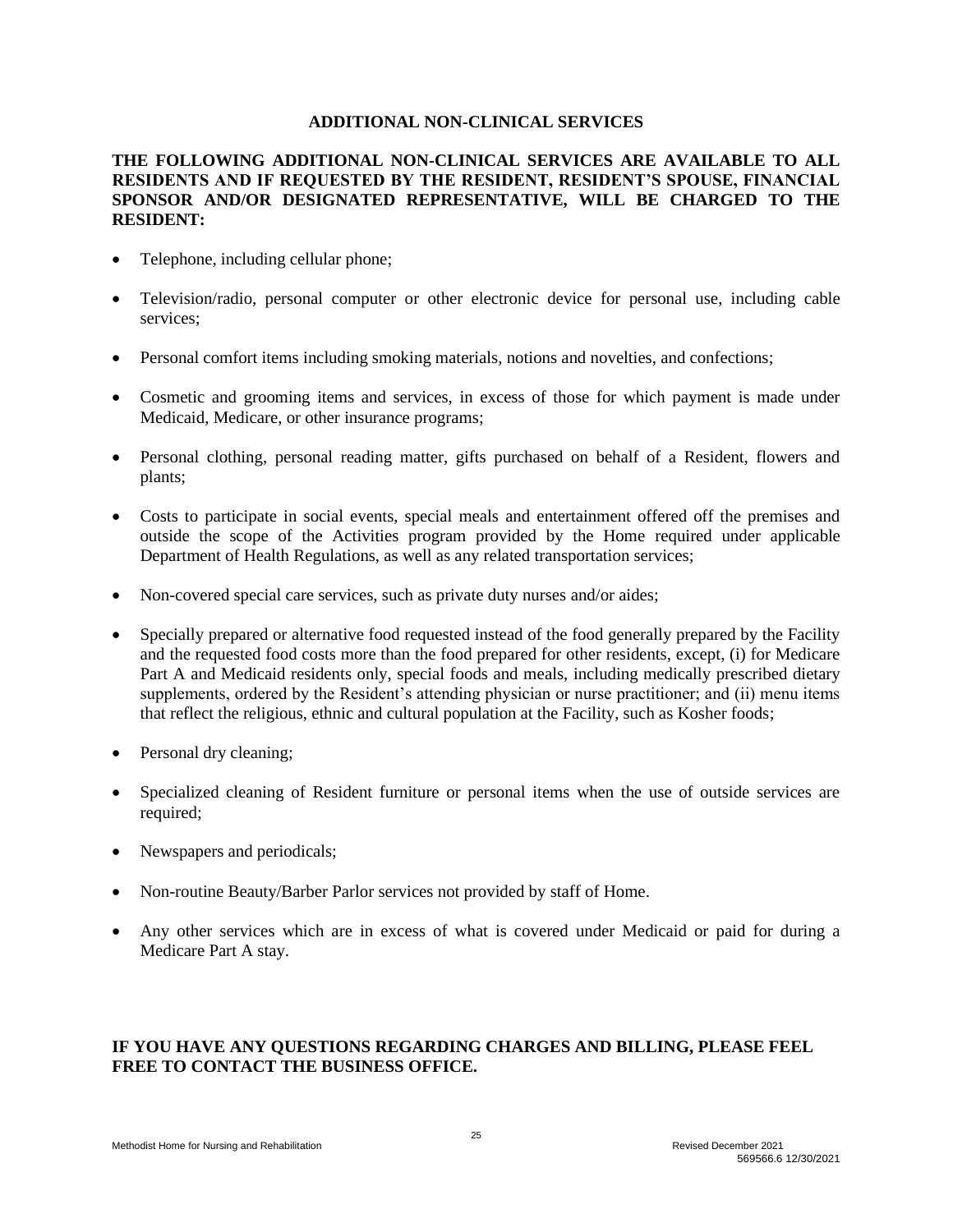### **ATTACHMENT "B"**

#### SPECIAL RULES REGARDING SELECTED PAYORS

PAYMENT FOR IN-PATIENT LONG TERM CARE SERVICES CAN BE AN EXPENSIVE AND COMPLICATED PROCESS. THIS SUMMARY PROVIDES OUR RESIDENTS AND THEIR FAMILIES WITH BASIC INFORMATION WHICH SHOULD SIMPLIFY THE PROCESS. NOTHING HEREIN SHOULD BE CONSIDERED TO BE LEGAL ADVICE. WE URGE YOU TO CONSULT WITH AN INSURANCE AGENT, ATTORNEY AND/OR OTHER KNOWLEDGEABLE PROFESSIONAL(S) IN ORDER TO HELP MAXIMIZE AVAILABLE COVERAGE. FURTHER, AS THE INFORMATION PROVIDED BELOW IS BASED UPON STATUTE AND REGULATIONS, IT IS SUBJECT TO CHANGE WITHOUT NOTICE.

#### **PRIVATE INSURANCE**

Residents who are covered by a private insurance plan that does not have a contract with the Home must exhaust all available insurance coverage before seeking Medicare or Medicaid coverage. Where the insurance proceeds under the private plan are insufficient to cover the cost of care, the Resident (and/or the Resident's Spouse, Financial Sponsor and/or Designated Representative, as applicable) will be responsible for any difference. The coverage requirements for nursing home care vary depending on the terms of the insurance policy. Questions regarding private insurance coverage should be directed to the social work staff and/or the Resident's insurance carrier or agent.

#### **MEDICAID \***

Medicaid is a publicly-funded program of assistance that covers nursing home Residents who can demonstrate financial need. To qualify for Medicaid, an individual may have only limited assets. For example, in January 2022 generally no more than \$16,800 (subject to annual increases).. Generally, for a resident who is receiving Medicaid, most of the Resident's monthly income must be paid to the Home, except for a \$50 monthly "personal needs allowance" and the monthly cost of retaining a private health insurance policy. The monthly income obligation, called the income contribution or NAMI (Net Available Monthly Income), is determined by the Medicaid agency. If the Resident has a spouse in the community, the spouse might be entitled to a contribution from the Resident's monthly income. During 2022, the "community spouse" is-entitled-to a Minimum Monthly Maintenance Needs Allowance (MMMNA) of \$3,435 and with respect to resources the Maximum Federal Community Spouse Resource Allowance is \$137,400 and the Minimum State Community Spouse Resource Allowance is \$74,820 (these figures are subject to change each calendar year); increases beyond these amounts are possible, but a Fair Hearing (conducted by the Human Resources Administration of the City of New York or appropriate County Department of Social Services) or a Family Court support proceeding may be required. The Resident's home may be exempt for Medicaid eligibility purposes if the spouse or other specified family members reside there. A Resident or spouse who transfers cash and/or property within five (5) years of applying for Medicaid nursing home benefits can create a period of Medicaid ineligibility. Private pay Residents should apply for Medicaid about three months before their funds are depleted. A Medicaid application will require the provision of certain information and documentation, including but not necessarily limited to, proof of the Resident's identity, U.S. citizenship or legal alien status, and past and present financial status. Medicaid recipients are required to recertify eligibility each year in order to retain benefits. Medicaid is a complex program and a knowledgeable professional can advise Residents and their families as to their rights under the Medicaid program. To receive information about Medicaid, individuals can call the Human Resources Administration of the City of New York or their local Department of Social Services in the county in which the Resident resides. \*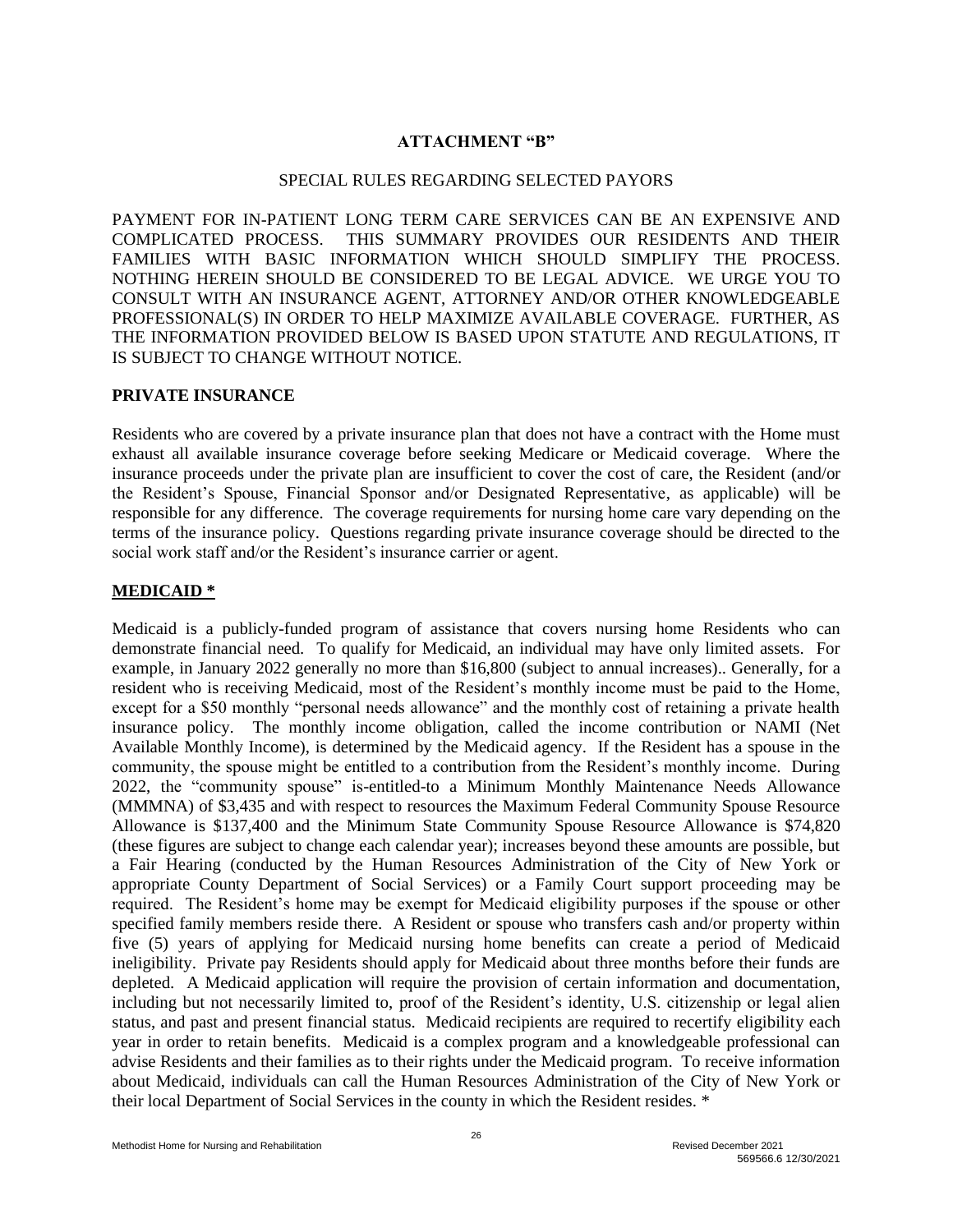#### **MEDICARE PART A PAYMENT**

Medicare Part A Hospital Insurance Skilled Nursing Facility coverage is generally available to qualified individuals 65 years of age or older, and individuals under age 65 who have been disabled for at least twenty-four months, who meet the following five requirements: 1) The Resident requires daily skilled nursing or rehabilitation services that can be provided only in a skilled nursing facility; 2) The Resident was hospitalized for at least three consecutive days, not counting the day of discharge, before entering the skilled nursing facility; 3) The Resident was admitted to the Home within 30 days after leaving the hospital; 4) The Resident is admitted to the Home to receive treatment for the same condition(s) for which he or she was treated in the hospital; and 5) A medical professional certifies that the Resident requires skilled nursing care on a "daily basis". A Resident requires skilled nursing or skilled rehabilitation services on a daily basis when services are medically necessary and provided seven (7) days a week. There is an exception if they are only provided by the Home for five (5) days per week, due to staffing levels at the Home. Additionally, there may be a one to two day break if the Resident's needs require suspension of the services.

Where these five criteria are met, Medicare may provide coverage of up to one hundred (100) days of care in a skilled nursing facility (SNF): the first twenty (20) days of covered services are fully paid for; and the next eighty (80) days (days 21 through 100), of the covered services are paid for by Medicare subject to a daily coinsurance amount for which the Resident is responsible. The Medicare Part A coinsurance amount is currently \$194.50 per day.

Additionally, Medicare Residents requesting a leave of absence from the Home should be aware of the Medicare rules regarding leave of absence and transfer within thirty (30) days. Medicare treats a leave of absence where a Resident leaves the Home on a particular day and does not return by twelve (12) midnight that day, as an uncovered day. Additionally, the day in which a Resident begins a leave of absence, and does not return by twelve (12) midnight, will be an uncovered day.

Medicare also has a thirty (30) day transfer requirement. A Resident must be transferred from a hospital or other SNF within thirty (30) days of discharge in order to be eligible for SNF coverage. A Resident may leave the Home past twelve (12) midnight, however, this will be considered a discharge and they may be readmitted to the SNF if they return within the thirty (30) day time limit and meet the skilled care requirements.

If a Resident meets the eligibility requirements for Skilled Nursing Facility benefits under the Medicare Part A Hospital Insurance Program, Facility will bill Medicare directly for all Part A services provided to the Resident. Medicare will reimburse Facility a fixed per diem or daily fee based on the Resident's classification within the Medicare RUG-IV guidelines. RUGS is an acronym for Resource Based Utilization Groups. These guidelines are a measure of what type of care the Resident requires and what it costs health care providers to provide that care to a Resident. Members of our professional staff will evaluate the Resident's health condition based on a standardized assessment form (called the MDS 3.0) provided by the Health Care Financing Administration (HCFA). Information from the MDS 3.0 form will be used by Medicare to assign the Resident a RUG-IV category.

The Resident will be responsible for the daily co-insurance amount determined by Medicare; this amount is subject to increase each calendar year. With limited exceptions, a Resident who requires more than 100 days of SNF care in a benefit period will be responsible for private payment of all charges beginning with the 101st day. A new benefit period may begin when the Resident has either not been in a facility or has not been receiving a covered level of care in a skilled nursing facility for at least sixty (60) days, returns to the hospital for another three-day stay, and then re-enters the SNF. While a SNF may make a determination of non-coverage, beneficiaries have a right to request an official Medicare determination of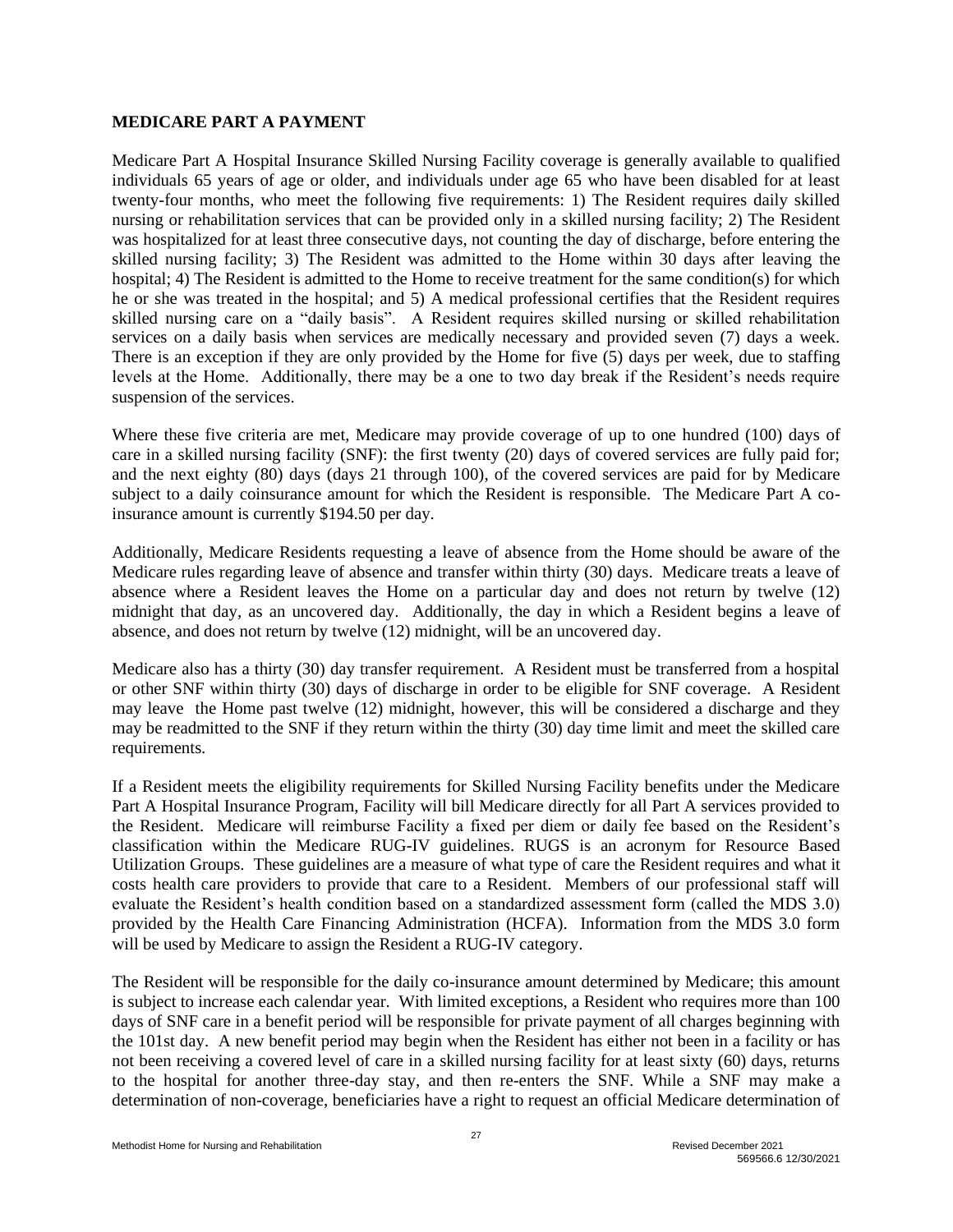coverage (called a "Demand Bill"), which can be appealed. SNF will not bill for private pay payment during the appeal of the Demand Bill.

## **MEDICARE PART B PAYMENT**

Individuals who pay monthly premiums to enroll in Medicare Part B will be charged according to Facility's or the service providers' stated charge schedule for services they receive at the Facility. Medicare Part B pays for a wide range of additional services beyond Part A coverage. Part B may cover some of a Residents care regardless of whether they are eligible for Part A benefits. Part B covers eighty (80%) percent of the Medicare approved charge for a specific service and the individual is responsible for the additional twenty (20%) percent. In general, Part B covers medical services and supplies. Part B covers such services as: physical, occupational and speech therapy, physician services, durable medical equipment, ambulance services and certain out-patient and clinical laboratory services. However, Part B benefits have limitations. For example, for 2022, there is an annual \$233.00 deductible applicable to Medicare Part B benefits. Additionally, physical therapy (including speech-language pathology services) and occupational therapy are each subject to annual limitation. The therapy financial limitations or "caps" are indexed by the Medicare Economic Index (MEI) each year. For 2022, the therapy threshold for physical therapy including (speech-language pathology services) and occupational therapy are \$ **2150.00** each, including co-insurance. Both therapy limitations are still subject to the 80% - 20% coverage limitation in that the individual will be responsible for the 20% co-insurance payments. **The Resident (and/or the Resident's Spouse, Financial Sponsor and/or Designated Representative, as applicable) is responsible for private payment of all therapy charges and any other ancillary charges above the Medicare Part B coverage limitations.** The Facility can bill and receive payment if the Resident fills out a Medicare assignment of benefits form. If the Resident completes an assignment of benefits form, a health care provider cannot charge the Resident above the Medicare approved charge.

In order to determine the Resident's Part B coverage you should contact the Social Security Administration.

As a result of recent legislation, Medicare-Choice and other alternatives now exist, which may increase available Medicare benefits. To receive additional information about Medicare coverage, call the Social Security Administration at 800-772-1213.

## **NO-FAULT INSURANCE**

No-fault insurance coverage must be maintained by all automobile owners in New York State. When a driver or passenger suffers "serious injury" in an automobile accident, regardless of fault, the injured party is entitled to compensation under the owner's no-fault policy for "basic economic loss." Under the New York State Insurance Law, "serious injury" includes permanent limitation of use of a body part or body function, or a non-permanent injury which prevents an individual from performing "substantially all of the material acts which constitute such person's usual and customary daily activities" for at least ninety (90) days during the 180 days immediately following the accident. By statute, the "basic economic loss" recoverable under a no-fault policy is limited to medical expenses and lost earnings up to \$50,000. The injured party ordinarily assigns to the nursing home his or her benefits under the no-fault policy. It is advisable to consult with an experienced attorney when pursuing a no-fault claim. For further information, contact your automobile insurance carrier.

# **MANAGED CARE**

Residents who are members of a managed care benefit plan that is under a contract with the Home to provide specified services to plan members will receive those services with full coverage so long as the